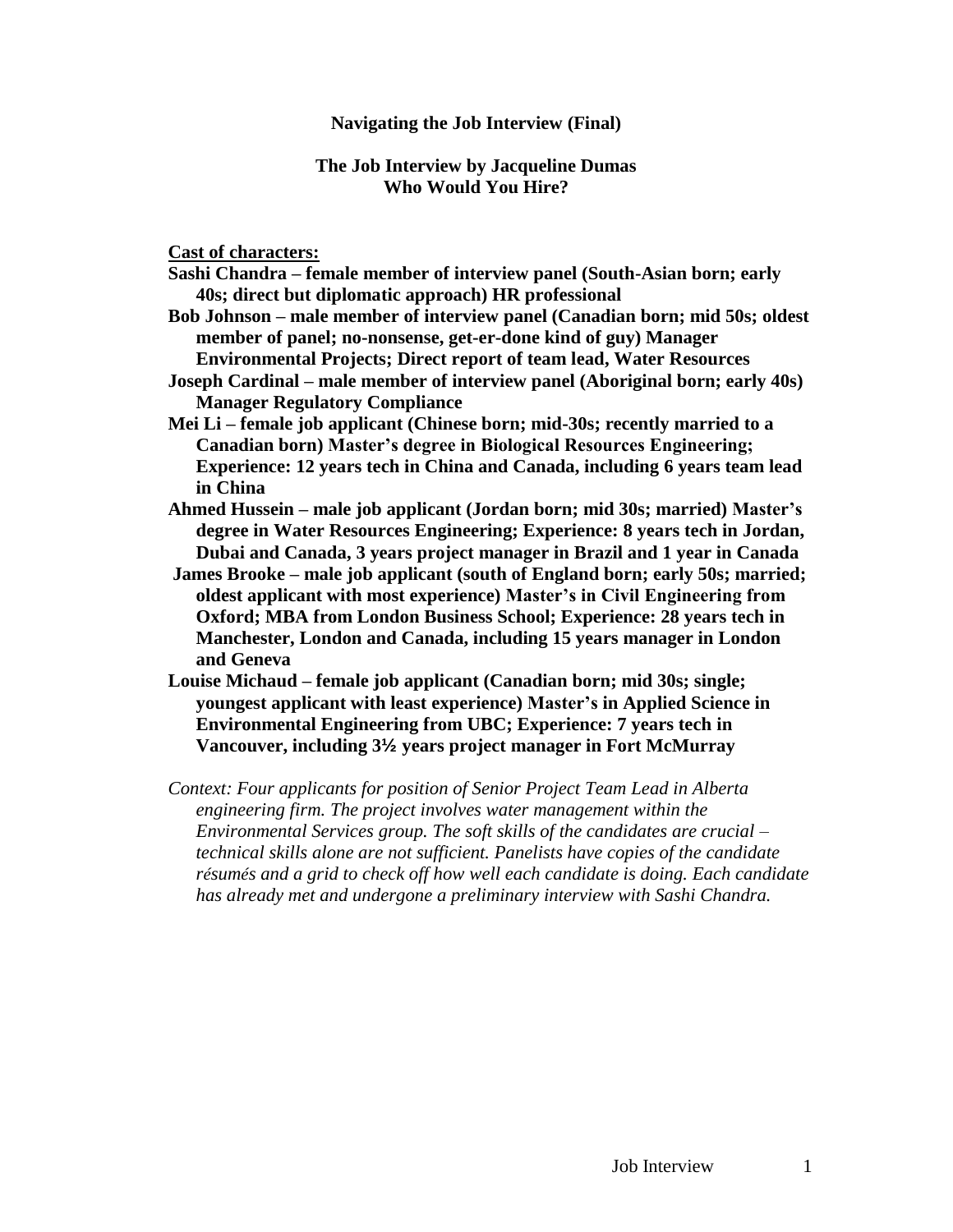| <b>SCENE</b>          | <b>VISUAL</b>                 | <b>AUDIO</b> |
|-----------------------|-------------------------------|--------------|
| <b>Interview</b>      | Shot of interview room        |              |
| Scenario 1            |                               |              |
| Scene 1:              |                               |              |
| <b>Interview Room</b> | Joseph Bob Sashi              |              |
| - Panelists with      |                               |              |
| Mei Li                |                               |              |
|                       | <b>Candidate Chair</b>        |              |
|                       | Joseph Cardinal and Bob       |              |
|                       | Johnson are seated at an      |              |
|                       | oval or round table.          |              |
|                       | Joseph has a glass of         |              |
|                       | water in front of him,        |              |
|                       | Bob a cup of coffee.          |              |
|                       | Each panel member has         |              |
|                       | an interview package on       |              |
|                       | the table.                    |              |
|                       |                               |              |
|                       | Throughout the                |              |
|                       | interviews, they take         |              |
|                       | notes, primarily checking     |              |
|                       | off items on a prepared       |              |
|                       | list.                         |              |
|                       | Behind/beside Sashi's         |              |
|                       | place is a side table with    |              |
|                       | water, coffee machine,        |              |
|                       | kettle, tea, glasses, cups,   |              |
|                       | etc.                          |              |
|                       |                               |              |
|                       | Sashi Chandra is at the       |              |
|                       | door.                         |              |
|                       |                               |              |
|                       | Title up:                     |              |
|                       | <b>Job Interview with Mei</b> |              |
|                       | Li                            |              |
|                       | 9:00 AM                       |              |
|                       | Sashi opens the door.         |              |
|                       | Bob and Joseph stand.         |              |
|                       |                               |              |
|                       | Mei enters the room.          |              |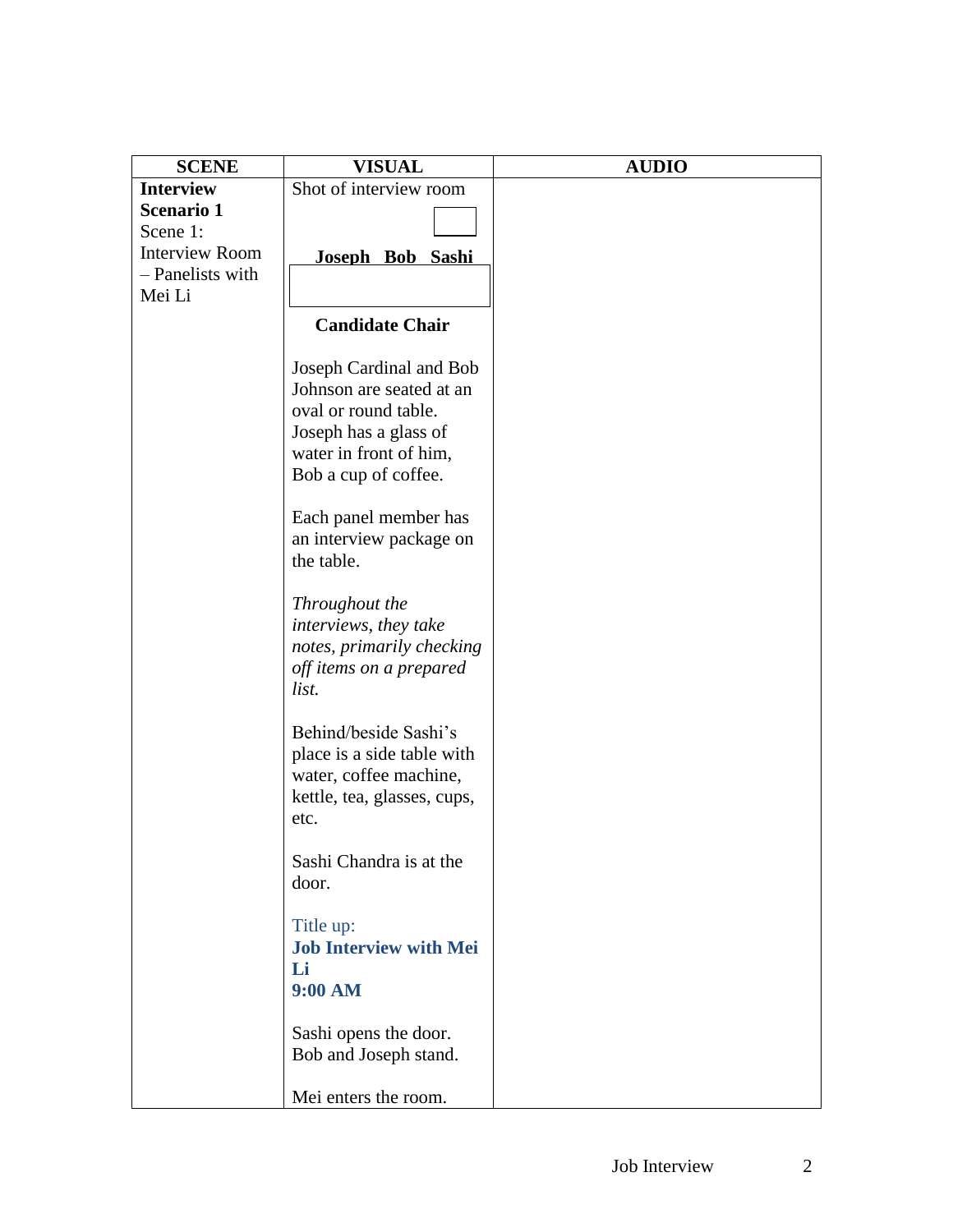| She is neatly dressed in a<br>conservative business<br>suit.<br>Mei limply accepts the<br>handshake – lighter than<br>the more vigorous norm<br>in Canadian business.<br>She lightly clasps Sashi's<br>fingers, not touching<br>palms.                                           | <b>Sashi</b> (smiling and extending her hand):<br>Nice to see you again, Mei.<br><b>Mei</b> (shaking Sashi's hand):<br>Nice to see you too.                                                                                                                                                                                      |
|----------------------------------------------------------------------------------------------------------------------------------------------------------------------------------------------------------------------------------------------------------------------------------|----------------------------------------------------------------------------------------------------------------------------------------------------------------------------------------------------------------------------------------------------------------------------------------------------------------------------------|
| Again, limp handshake<br>from Mei.                                                                                                                                                                                                                                               | <b>Sashi</b><br>Thank you for coming Mei, I'd like to<br>introduce you to our team. (Gestures<br>toward Bob) This is Bob Johnson, our<br>manager of environmental projects<br><b>Bob</b> (extending his hand):<br>Nice to meet you, Mei.<br><b>Mei</b> (nodding and smiling as she shakes<br>his hand):<br>Nice to meet you too. |
| Mei tentatively extends<br>her hand, then withdraws<br>it awkwardly. She feels<br>uncomfortable because<br>it's unclear what she<br>should do.                                                                                                                                   | Sashi:<br>and Joseph Cardinal, our regulatory<br>compliance manager<br><b>Joseph</b> (nods and smiles):<br>Welcome. Sorry, I have a cold.                                                                                                                                                                                        |
| The three panelists sit<br>down. Mei remains<br>standing until they are<br>seated, then sits down.<br>Throughout the<br>interview, Mei is polite,<br>mirroring back what she<br>is asked. Her body<br>language is restrained,<br>generally maintaining a<br>polite, fixed smile. | <b>Mei</b> (looking down):<br>Oh, I'm sorry.<br><b>Sashi</b> (indicating Candidate Chair):<br>Please, have a seat.<br>Mei:<br>Thank you.                                                                                                                                                                                         |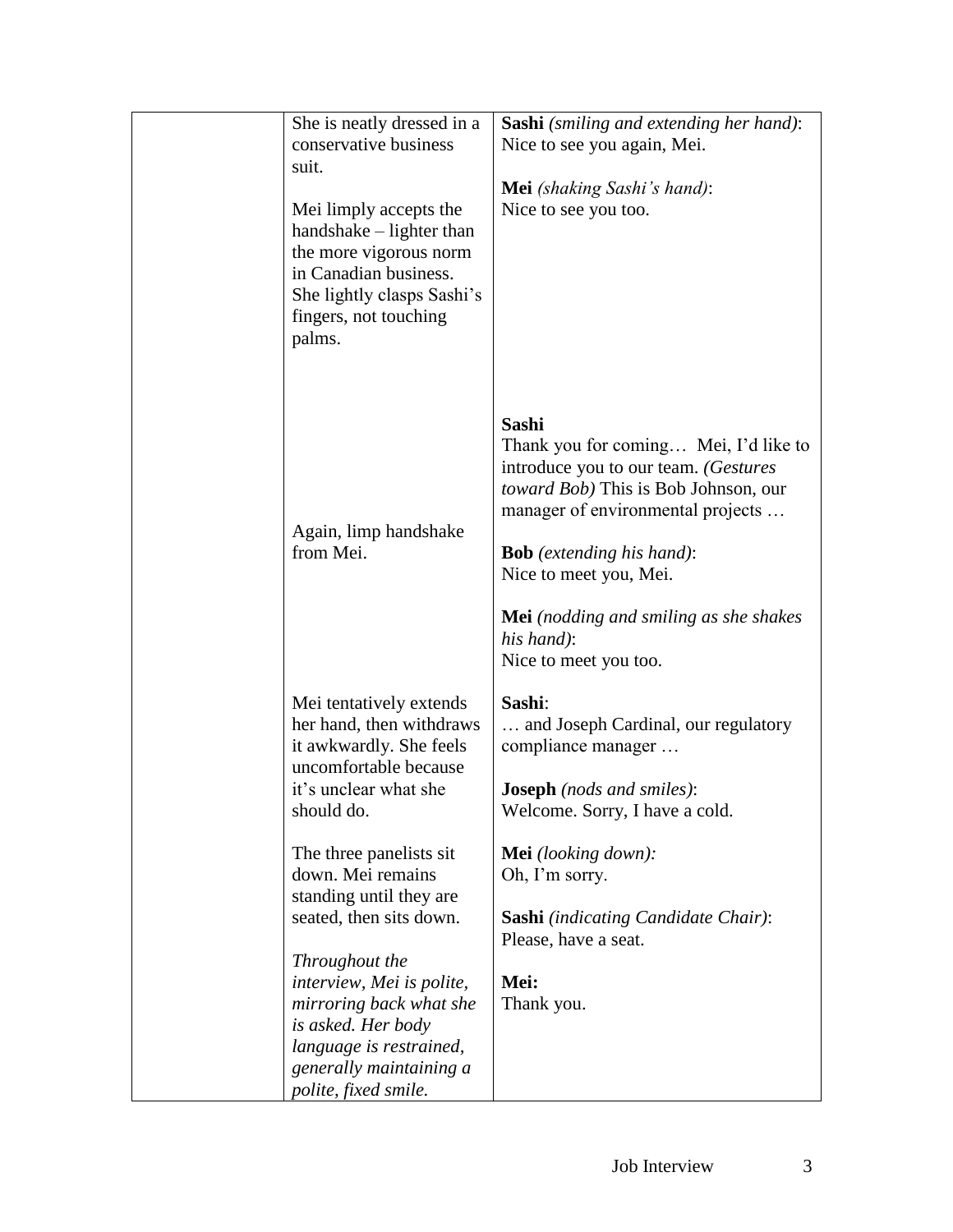| Throughout the small<br>talk, the panelists give<br>brief, repeated eye<br>contact.                                                                                                                | <b>Sashi</b> (gesturing to side table):<br>Can I get you a cup of coffee? A glass of<br>water?<br>Mei:<br>No thank you.<br>Sashi:<br>Are you sure? A cup of tea, maybe?<br>Mei:<br>No thank you. I just had some tea.<br><b>Bob:</b><br>So how's the traffic out there now? I<br>got stuck for half an hour on the way in,<br>but it should've died down by now. |
|----------------------------------------------------------------------------------------------------------------------------------------------------------------------------------------------------|------------------------------------------------------------------------------------------------------------------------------------------------------------------------------------------------------------------------------------------------------------------------------------------------------------------------------------------------------------------|
|                                                                                                                                                                                                    | Mei:<br>I came here okay.<br>Joseph:<br>What about parking? Did you find<br>parking okay?                                                                                                                                                                                                                                                                        |
| Joseph and Sashi nod and<br>smile knowingly.                                                                                                                                                       | Mei:<br>Parking was not necessary.                                                                                                                                                                                                                                                                                                                               |
| This moment is about<br>power distance and<br>initiative – Mei's choice<br>is to look agreeable and<br>remain silent.<br>Joseph realizes that Mei<br>is not following the<br>conversation. He sits | <b>Bob</b> (taking a sip of coffee):<br>Can be a real pain, especially in winter.<br>After they plow? Cuts off our parking lot<br>completely. And nothing breaks through<br>those windrows, not even my 4-wheel<br>drive.                                                                                                                                        |
| back and lets the<br>conversation continue.<br>Sashi intercedes and tries<br>to put Mei more at ease.<br>Throughout, Sashi gives<br>encouraging nods to Mei.                                       | Mei (smiles and nods at Bob in a neutral<br>$way)$ :<br>Ummm                                                                                                                                                                                                                                                                                                     |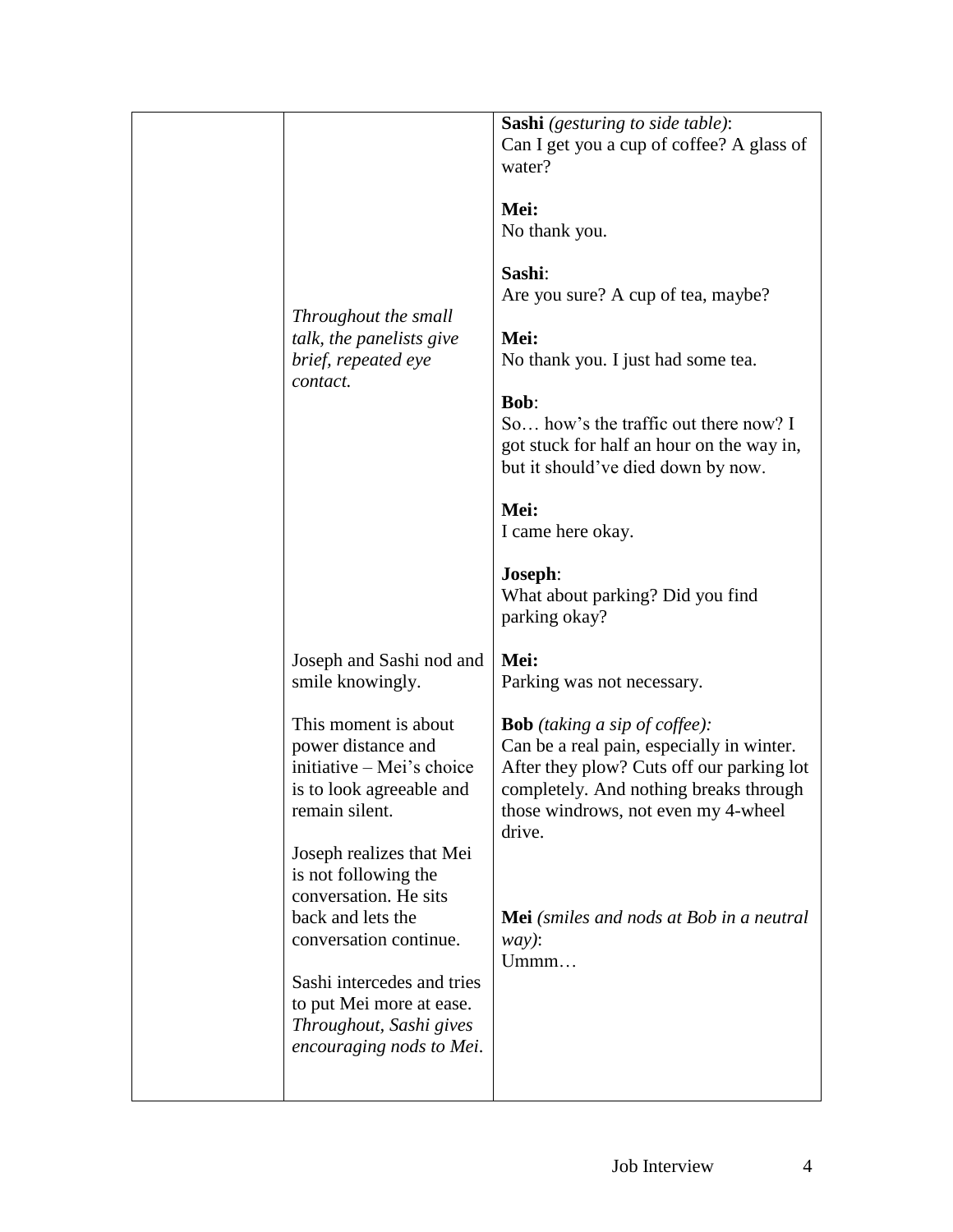| Mei looks briefly at<br>Joseph, then looks away.<br>Joseph's wiping his nose<br>so openly makes her<br>uncomfortable.<br>Mei wants to be<br>supportive of the<br>interviewer's process.                                                  | Sashi:<br>Yes, well I guess by now you've noticed<br>how hard our winters can be. And how<br>did you get here today, Mei? Did you<br>take the bus?<br>Mei:<br>The bus does not come frequently $-$ not<br>at this time My husband drove me.<br>Joseph:<br>Smart<br>(Wipes his nose)<br>Avoid the parking hassles altogether.<br><b>Bob:</b><br>(Shuffling his papers) Okay now, what<br>do you say? (Looks briefly from Joseph<br>to Sashi in turn) Time to get down to<br>business?<br>Sashi:<br>Good idea. Now Mei, we're going to ask<br>you a series of questions, and after that<br>you'll have a chance to ask us any that<br>you might have. Sound okay? |
|------------------------------------------------------------------------------------------------------------------------------------------------------------------------------------------------------------------------------------------|-----------------------------------------------------------------------------------------------------------------------------------------------------------------------------------------------------------------------------------------------------------------------------------------------------------------------------------------------------------------------------------------------------------------------------------------------------------------------------------------------------------------------------------------------------------------------------------------------------------------------------------------------------------------|
| Throughout the<br>interview, Mei defers to<br><b>Bob and looks mostly</b><br>towards him (he's older<br>and she's deduced he is<br><i>the senior person). She</i><br>only looks at Joseph or<br>Sashi when they address<br>her directly. | <b>Mei</b> (looking briefly at Sashi, then to<br>Bob):<br>Yes, that's good (with low-key<br>enthusiasm).<br>Sashi:<br>So Bob, why don't you start us off?                                                                                                                                                                                                                                                                                                                                                                                                                                                                                                       |
| Mei is slow to catch the<br>transition from small talk<br>to formal interview, so<br>initially her responses are<br>slow. Then she realizes                                                                                              | <b>Bob:</b><br>Right. Okay now, let's see now (Looks<br><i>down at his papers</i> ) Mei, can you tell us<br>why you want to work for our company?<br>What's your motivation?                                                                                                                                                                                                                                                                                                                                                                                                                                                                                    |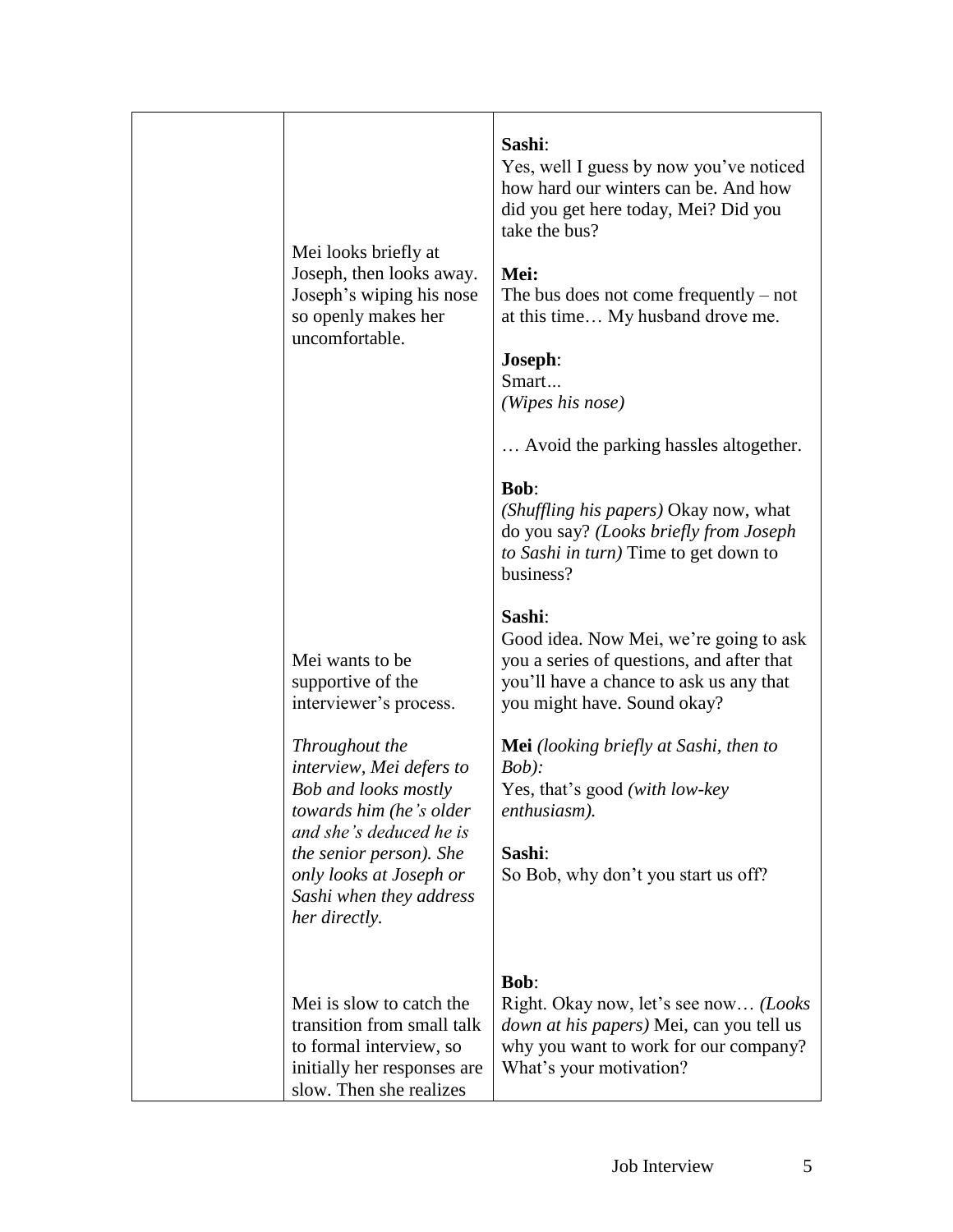| that they are all listening                      | Mei:                                                                                            |
|--------------------------------------------------|-------------------------------------------------------------------------------------------------|
| to her, so by the end of                         | (Pause) Motivation comes when the                                                               |
| her response she has                             | team works well together. (Pause) We                                                            |
| shifted into responding to                       | listen and discuss with the others about                                                        |
| the question.                                    | how to solve our technical problems.                                                            |
|                                                  | (Pause) We combine our specialized                                                              |
| Mei is pleased to hear                           | knowledge to complete our projects. This                                                        |
| "good" and feels she has                         | is the way we reach our goals.                                                                  |
| answered correctly.                              |                                                                                                 |
|                                                  | Sashi:                                                                                          |
| Indirectly, Mei means                            | Good And what would you say attracts                                                            |
| that she knows what                              | you to our company?                                                                             |
|                                                  |                                                                                                 |
| skills are needed, and she                       |                                                                                                 |
| has them, but she doesn't                        |                                                                                                 |
| want to appear arrogant                          | <b>Mei</b> (pauses and looks briefly at Sashi):                                                 |
| or boastful.                                     | Oh, yes I am attracted to your company                                                          |
|                                                  | based on what I learned from the                                                                |
|                                                  | research I conducted. ( <i>Looks at Bob</i> ) The                                               |
|                                                  | position requires high levels of technical                                                      |
| Mei worries that she's                           | and human skills and good experience.                                                           |
| not doing well because                           |                                                                                                 |
| Bob often says "okay"                            | Bob:                                                                                            |
| (which means "average"                           | Okay, tell us now: what is it that interests                                                    |
| to her).                                         | you about this position as Senior Team                                                          |
|                                                  | Leader in our Environmental Services                                                            |
|                                                  | group?                                                                                          |
|                                                  | Mei:                                                                                            |
|                                                  |                                                                                                 |
| Mei refers to superior<br>projects and extensive | ( <i>Pause</i> ) I am interested in this position<br>because of the responsibility. In a recent |
| experience – while                               | project in China, our design team worked                                                        |
|                                                  | together on the Three Gorges Dam in                                                             |
| remaining humble. She is                         |                                                                                                 |
| demonstrating her                                | Hubei province. Between 2003 and 2008                                                           |
| investment in continuous                         | we worked there. (Pauses) To complete                                                           |
| $self-improvement - an$                          | the project was very good experience. It                                                        |
| expression of initiative.                        | brought long-term benefits to the people.                                                       |
| She understates her                              |                                                                                                 |
| competence to show                               | <b>Bob:</b>                                                                                     |
| credibility.                                     | And how would this position align with                                                          |
|                                                  | your own career goals?                                                                          |
| Bob is underwhelmed.                             |                                                                                                 |
| Her response does not                            | Mei:                                                                                            |
| meet his expectations. He                        | For my career goals. ( <i>Pauses</i> ) My career                                                |
| wants a more confident                           | goal is to join my knowledge with                                                               |
| statement of competence.                         | specialist knowledge from other                                                                 |
| He interprets her answer                         | professionals. My education was at                                                              |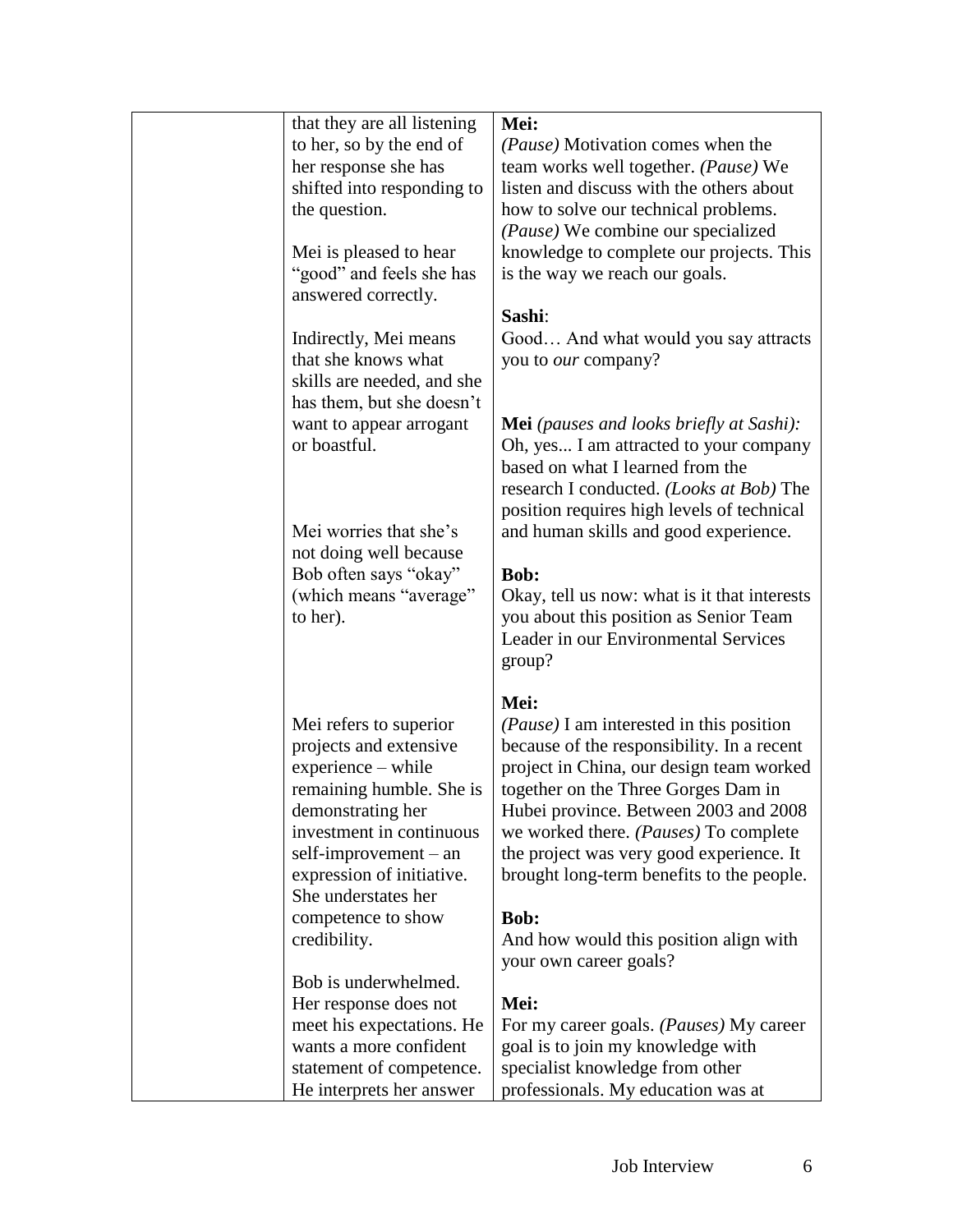| as a skills deficit.<br>Mei turns her focus<br>internally, with<br>unfocused eyes as she<br>collects her thoughts to<br>answer.<br>This continues for her<br>next responses. While she<br>has eye contact, it is non-<br>focused eye contact – her<br>focus is inward. | Tsinghua University in China, and my<br>working experiences have been with<br>strong national companies. For the<br>future, the success for your company will<br>come from combining these kind of<br>strengths and skills and working hard<br>together.<br><b>Bob</b> (raising an eyebrow at the papers in<br><i>front of him</i> ):<br>I see. Okay now, let's get down to<br>specifics. Can you give us an example of<br>a recent time when you motivated your<br>team members to complete a project on<br>time and on budget?                                                                                                                                                                                                                                                                                                  |
|------------------------------------------------------------------------------------------------------------------------------------------------------------------------------------------------------------------------------------------------------------------------|-----------------------------------------------------------------------------------------------------------------------------------------------------------------------------------------------------------------------------------------------------------------------------------------------------------------------------------------------------------------------------------------------------------------------------------------------------------------------------------------------------------------------------------------------------------------------------------------------------------------------------------------------------------------------------------------------------------------------------------------------------------------------------------------------------------------------------------|
| Sashi is trying to help, to<br>mediate.                                                                                                                                                                                                                                | <b>Mei</b> (looking away from the panelists):<br>.<br>.<br>Sashi:                                                                                                                                                                                                                                                                                                                                                                                                                                                                                                                                                                                                                                                                                                                                                                 |
| Bob is getting impatient.                                                                                                                                                                                                                                              | Yes, what approach did you use?<br><b>Mei</b> (looking up at Bob):<br>(Pause) Our team was working on a<br>difficult project. This was last year. We<br>had some problems when the client<br>wanted us to finish on time. We asked<br>them to be patient with us and we would<br>try to keep our word. Our group was<br>strong and motivated. The team worked<br>many long hours to do a good job. We<br>had our good plan based on past work,<br>and we finished on time. We gained<br>respect from our client. Also, the<br>company saved money when we<br>designed some innovative technology.<br><b>Bob</b> (shuffling his papers):<br>And what about conflict? Can you give<br>us an example of a time when you<br>managed a conflict between team<br>members?<br>Mei:<br>( <i>Pauses</i> ) Yes, it was the same project. At |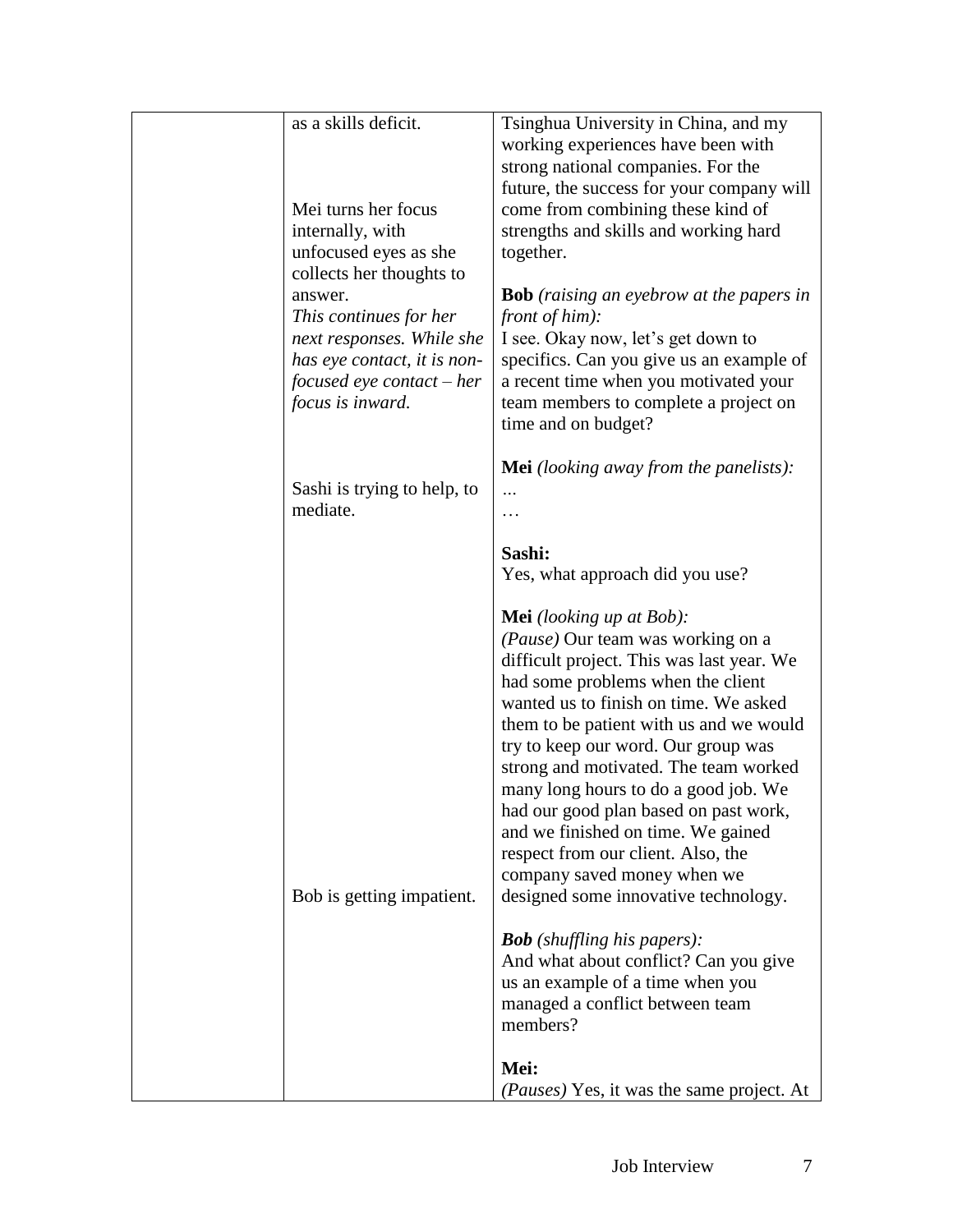| Discomfort is building<br>among the panelists.<br>Joseph shifts his weight.<br>Sashi rubs her chin.<br>Bob glances at Sashi. | the beginning there was some<br>disagreement about our priorities. Some<br>members said more safety requirements<br>were necessary. (Pauses) Other members<br>said the budget was too small for that.<br>(Pauses) At the end, together, we found a<br>way that saved money and also provided<br>safety to the local community.<br>Joseph:<br>And how exactly did you manage this?<br>Mei:<br>We managed this by gathering the data<br>and analyzing it together.<br>Sashi:<br>And what leadership skill did you use<br>with the team?<br>Mei:<br>( <i>Looks down, then up at Bob's chin.</i> ) We<br>were a good team who knew that we<br>must analyze the information from many<br>sources. Then we discussed the problem<br>together and found what was missing.<br>Joseph:<br>What was the final outcome?<br>Mei (Thinking):<br>The final outcome<br>Sashi:<br>Yes, the result<br>Mei:<br>Oh, the result was good. We learned that<br>we needed to discuss with the<br>community leaders. The company made<br>a formal agreement with the local<br>community. The client was satisfied<br>about the budget and the safety. |
|------------------------------------------------------------------------------------------------------------------------------|-------------------------------------------------------------------------------------------------------------------------------------------------------------------------------------------------------------------------------------------------------------------------------------------------------------------------------------------------------------------------------------------------------------------------------------------------------------------------------------------------------------------------------------------------------------------------------------------------------------------------------------------------------------------------------------------------------------------------------------------------------------------------------------------------------------------------------------------------------------------------------------------------------------------------------------------------------------------------------------------------------------------------------------------------------------------------------------------------------------------------------|
|------------------------------------------------------------------------------------------------------------------------------|-------------------------------------------------------------------------------------------------------------------------------------------------------------------------------------------------------------------------------------------------------------------------------------------------------------------------------------------------------------------------------------------------------------------------------------------------------------------------------------------------------------------------------------------------------------------------------------------------------------------------------------------------------------------------------------------------------------------------------------------------------------------------------------------------------------------------------------------------------------------------------------------------------------------------------------------------------------------------------------------------------------------------------------------------------------------------------------------------------------------------------|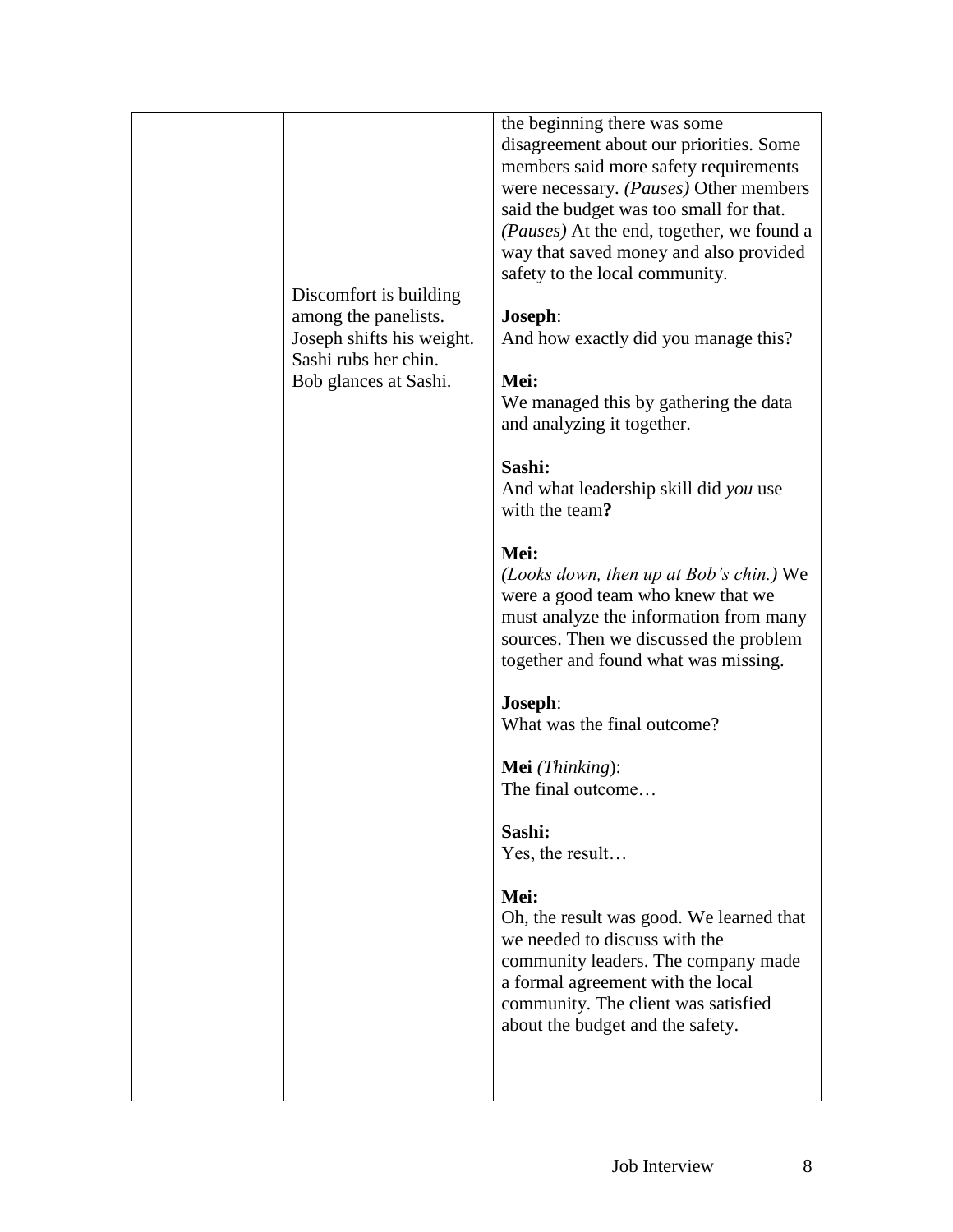| Mei is pleased to hear<br>"very good" from Sashi,<br>and so presents more<br>confidently.                                | Sashi:<br>Very good And finally, Mei, could<br>you tell us what makes you a good<br>candidate for this position?<br><b>Mei</b> (looking at Bob):<br>My education background in China is<br>strong, and technical experiences in<br>China and Canada are worthy. I have<br>worked as a team lead for 6 years, and<br>want to share these experiences with<br>people to do a great job for your<br>company and for Canada.                                                                                                                                              |
|--------------------------------------------------------------------------------------------------------------------------|-----------------------------------------------------------------------------------------------------------------------------------------------------------------------------------------------------------------------------------------------------------------------------------------------------------------------------------------------------------------------------------------------------------------------------------------------------------------------------------------------------------------------------------------------------------------------|
| Bob raises his eyebrows<br>slightly and indicates to<br>Sashi with a gesture that<br>she is to ask the next<br>question. | Sashi:<br>Thank you. Now we've asked you quite<br>a few questions. Do you have any for us?<br>Mei:<br>Yes. How many people are in the<br>environmental services group?<br>Sashi:<br>Do you mean in this location?<br>Mei:<br>Yes, in this location.<br>Sashi:<br>It varies, as we have casual, short-term<br>employees as well as student positions.<br>But in terms of full-time professional<br>engineers and geologists, at the moment<br>we have around 25? That would be in<br>your group. Is that about right, Bob?<br><b>Bob:</b><br>Yeah, that's about right. |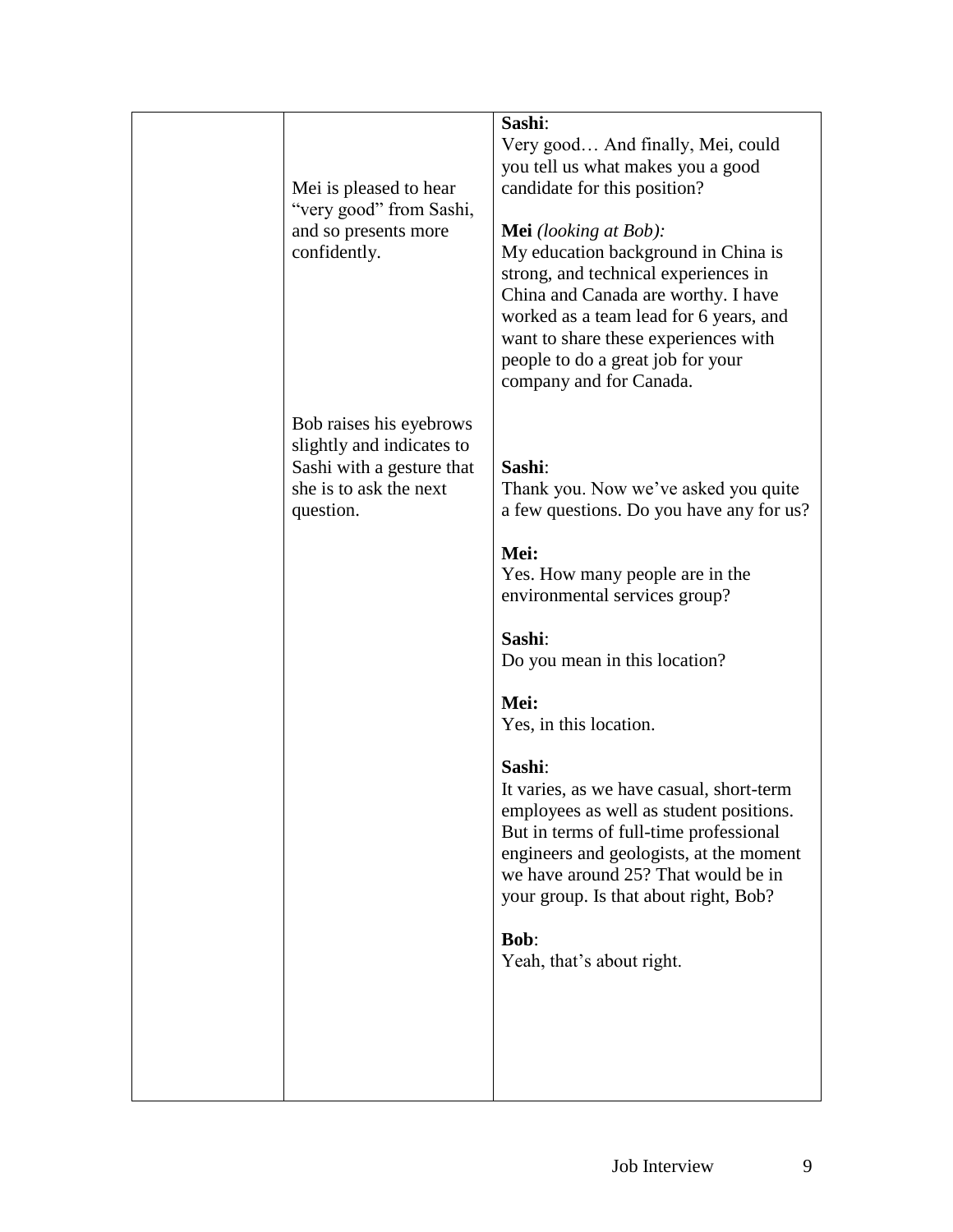|                            | Sashi:                                      |
|----------------------------|---------------------------------------------|
|                            | Do you have any other questions, Mei?       |
|                            |                                             |
|                            | Mei:                                        |
|                            | That was my only question.                  |
| The three panelists stand. |                                             |
|                            | Sashi:                                      |
|                            |                                             |
|                            | Thank you for coming in, Mei.               |
|                            |                                             |
| Bob shakes Mei's hand.     | Mei:                                        |
|                            | Thank you for meeting me. (Stands and       |
| Mei is trying to make a    | looks at each of the panelists in turn)     |
| polite exit from the       | Thank you Mr. Johnson for your              |
| interview. She isn't sure  | valuable time.                              |
|                            |                                             |
| exactly how, and her       |                                             |
| husband told her to thank  |                                             |
| all the panelists for the  |                                             |
| interview.                 |                                             |
|                            |                                             |
| Joseph wipes his nose      | Thank you Mr. Joseph.                       |
| and nods pleasantly at     |                                             |
| her.                       |                                             |
|                            |                                             |
|                            |                                             |
| Sashi walks Mei to the     |                                             |
| door.                      | <b>Sashi</b> (holding the door open for Mei |
|                            | and shaking her hand):                      |
| Bob is baffled by the      | Thanks again, Mei. We'll be in touch        |
| interview. He raises his   | some time next week.                        |
| eyebrows at Joseph.        |                                             |
| Joseph shrugs.             | Mei:                                        |
|                            |                                             |
|                            | Thank you Miss Sashi.                       |
| <b>Fade-out</b>            |                                             |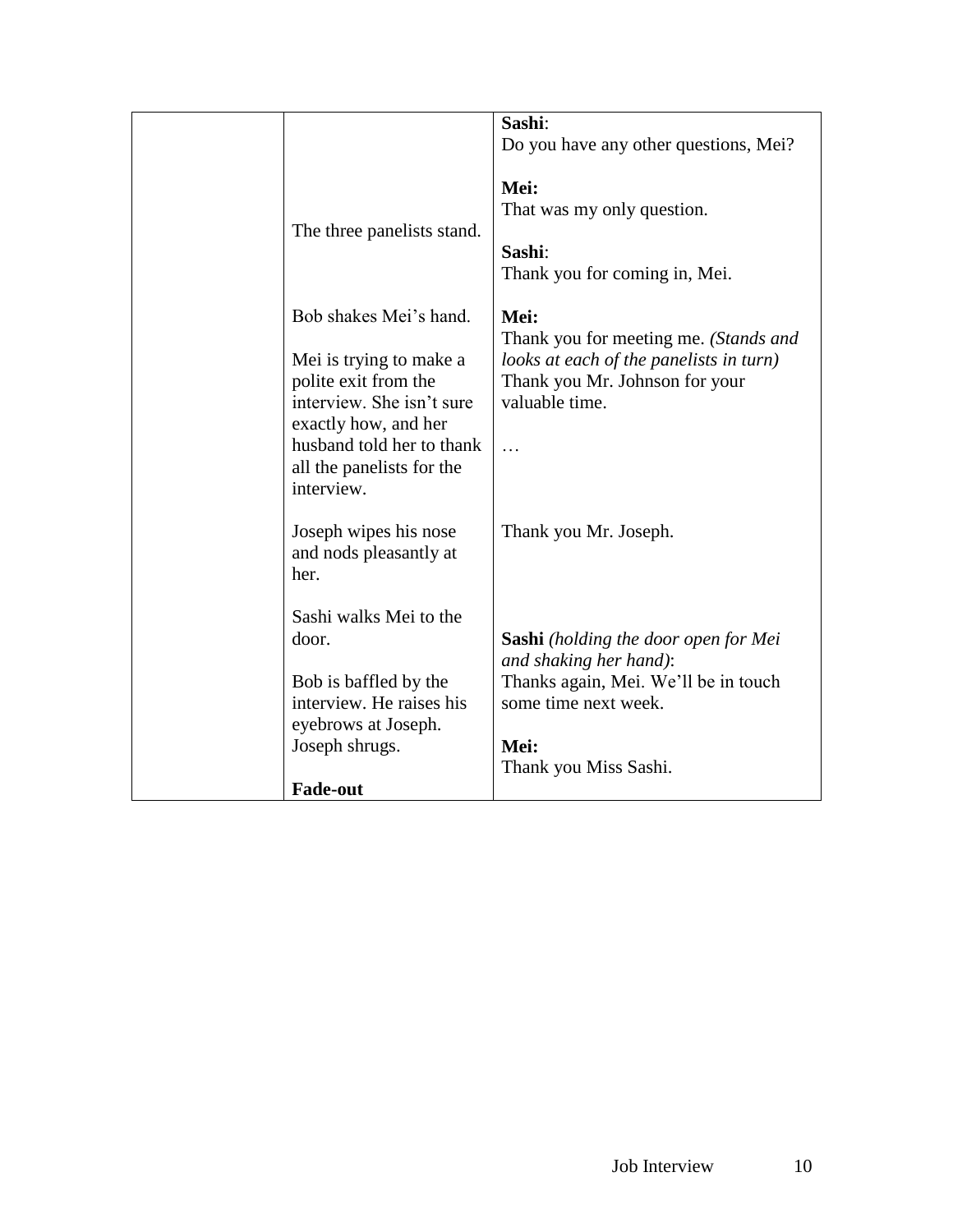| <b>Follow-up 1</b>       | Title up:            |                                                                                                                                                                             |
|--------------------------|----------------------|-----------------------------------------------------------------------------------------------------------------------------------------------------------------------------|
| Scene 2:                 | How did it go?       | Mei:                                                                                                                                                                        |
| <b>Outside Interview</b> |                      | Hi, I'm finished with the interview                                                                                                                                         |
| $Room-$                  |                      |                                                                                                                                                                             |
| Mei Li on her cell       |                      | How did it go? I tried my best. The                                                                                                                                         |
| phone to her             |                      | rest depends on how good the other                                                                                                                                          |
| spouse                   |                      | candidates are                                                                                                                                                              |
|                          |                      | What do you mean? What does it<br>mean, "undersell yourself?"<br>Yes, I think I did not undersell<br>myself. I told them about my education<br>and my technical experiences |
|                          | Title up:            |                                                                                                                                                                             |
|                          | How do you think Mei |                                                                                                                                                                             |
|                          | Li did?              |                                                                                                                                                                             |
|                          |                      |                                                                                                                                                                             |
|                          | <b>Fade--out</b>     |                                                                                                                                                                             |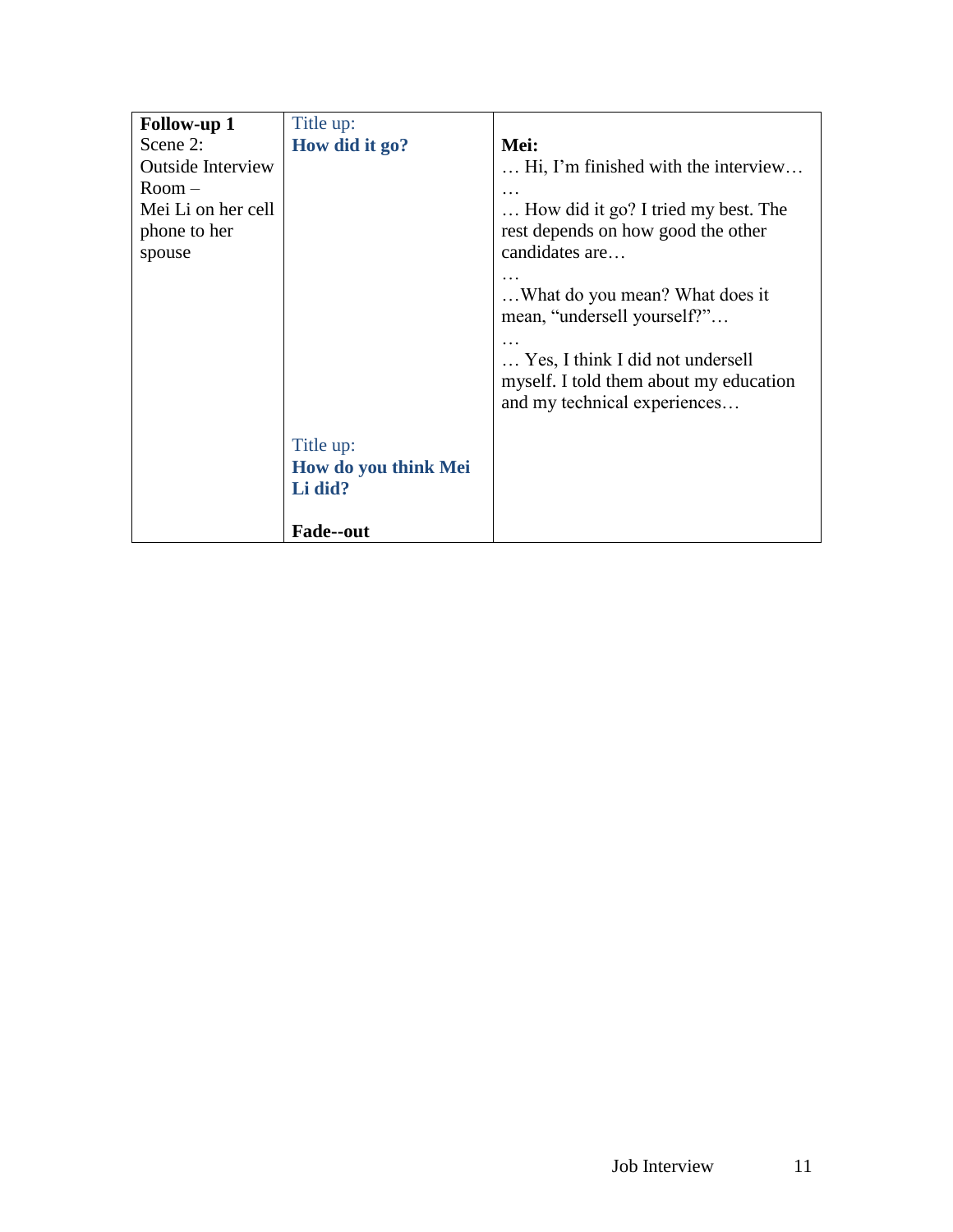| <b>Interview</b>      | Title up:                   |                                              |
|-----------------------|-----------------------------|----------------------------------------------|
| <b>Scenario 2</b>     | <b>Job Interview with</b>   |                                              |
| Scene 3:              | <b>Ahmed Hussein</b>        |                                              |
| <b>Interview Room</b> | 10:15 AM                    |                                              |
| - Panelists with      |                             |                                              |
| Ahmed Hussein         | Bob and Joseph are at the   |                                              |
|                       | table Sashi is close to the |                                              |
|                       | $door - waiting for$        |                                              |
|                       | Ahmed's arrival. Her        | Sashi:                                       |
|                       | water is at the table Each  | He <i>did</i> call to say he'd be a bit late |
|                       | has a cup of tea or coffee  |                                              |
|                       | in front of them.           | <b>Bob:</b>                                  |
|                       | Bob is tapping his fingers  | Still not the way to make a good first       |
|                       | on the table. He looks at   | impression.                                  |
|                       | his watch.                  |                                              |
|                       |                             | Sashi                                        |
|                       | Sashi goes to the door,     | Well he's here now.                          |
|                       | and Ahmed walks in. He      |                                              |
|                       | is smartly dressed in a     | <b>Sashi</b> (nodding and smiling as she     |
|                       | suit and tie. He does not   | shakes his hand):                            |
|                       | seem hurried or nervous.    | Come on in, Ahmed. Nice to see you           |
|                       | Throughout the              | again. How was the traffic?                  |
|                       | interview, Ahmed's          |                                              |
|                       | manner is formal,           |                                              |
|                       | prepared, and high-         |                                              |
|                       | energy. He has formed a     |                                              |
|                       | relationship with Sashi     |                                              |
|                       | through the pre-            |                                              |
|                       | screening process, and      |                                              |
|                       | his manner towards her      |                                              |
|                       | <i>is neutral.</i>          | <b>Ahmed</b> (smiling, looking into Sashi's  |
|                       |                             | eyes):                                       |
|                       | Bob and Joseph stand up.    | The traffic was fine, no problem.            |
|                       |                             |                                              |
|                       |                             | Sorry I'm late. We had a family              |
|                       |                             | emergency. Everything is okay now -          |
|                       | Bob makes an I-told-you-    | nothing to worry about – but I am very       |
|                       | so glance at Joseph.        | sorry for the inconvenience.                 |
|                       |                             |                                              |
|                       |                             | Sashi:                                       |
|                       |                             | We're glad you could make it. Ahmed,         |
|                       |                             | let me introduce you to Bob Johnson, our     |
|                       |                             | manager of environmental projects. The       |
|                       |                             | team lead reports to Bob.                    |
|                       |                             |                                              |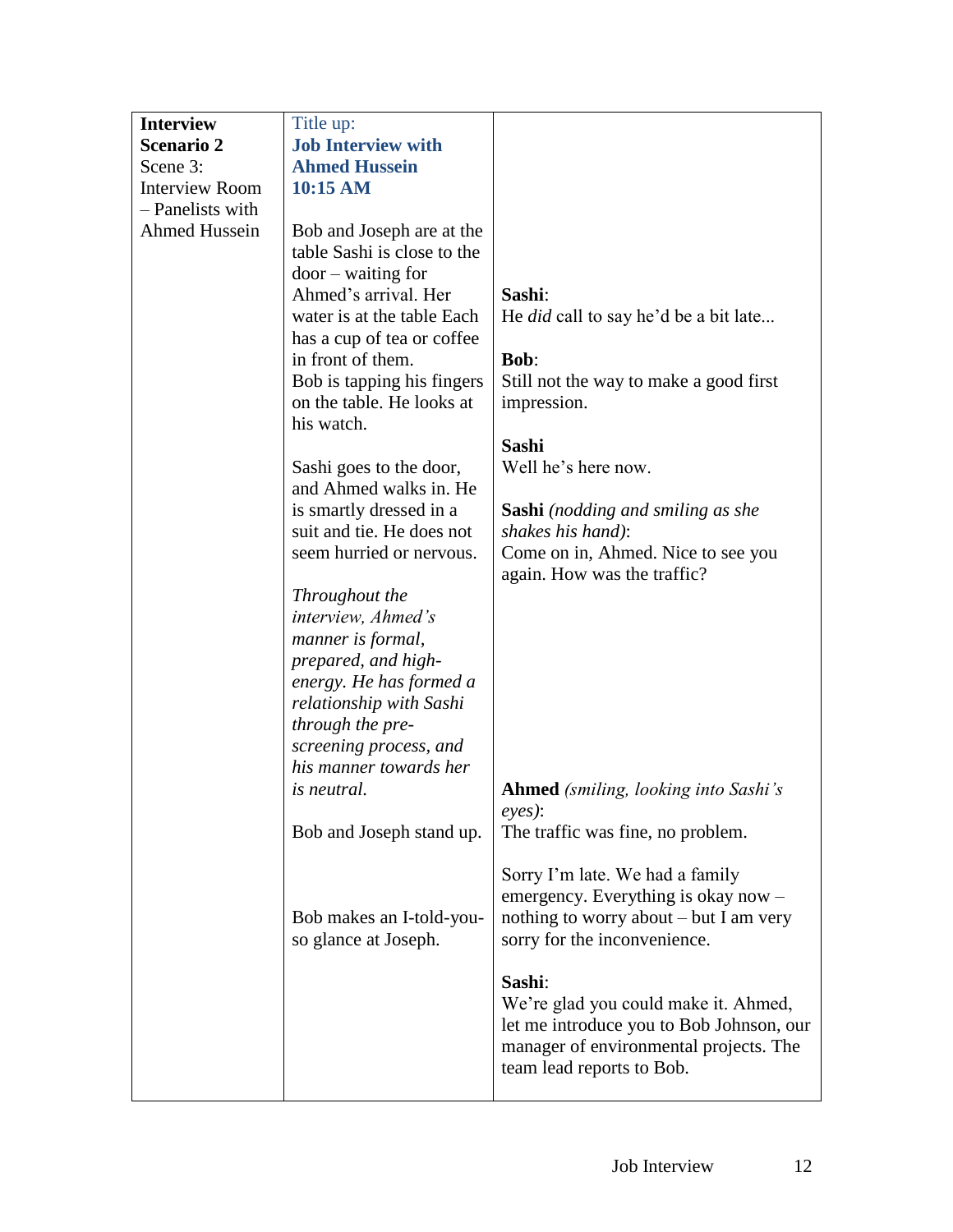|                                                                                                                                       | <b>Bob</b> (extending his hand):<br>How do you do.                                                                                                                                        |
|---------------------------------------------------------------------------------------------------------------------------------------|-------------------------------------------------------------------------------------------------------------------------------------------------------------------------------------------|
| Ahmed's handshake is<br>$soft - an extended index$<br>finger with no palm<br>contact. He is fully<br>present during the<br>handshake. | <b>Ahmed</b> (warmly):<br>How do you do, Mr. Johnson, how do<br>you do. I'm very pleased to meet you.                                                                                     |
| Ahmed reaches quickly<br>forward to grab Joseph's<br>hand.                                                                            | Sashi:<br>And this is Joseph Cardinal, our<br>compliance manager.<br><b>Joseph</b> (backs away slightly, puts his<br>hands up, and goes to sit down):<br>Nothing personal, I have a cold— |
| Ahmed adjusts easily to<br>non-contact with Joseph.<br>He greets Joseph warmly                                                        | <b>Ahmed</b> (smiling):<br>Thank you for letting me know. Very<br>nice to meet you.                                                                                                       |
| and moves towards him.<br>Throughout, Joseph<br>responds positively to                                                                | <b>Joseph</b> (smiling back):<br>Nice to meet you too. Thanks for coming<br>in.                                                                                                           |
| Ahmed's expressive and<br>warm manner.                                                                                                | Ahmed:<br>Oh thank you for inviting me, Mr.<br>Cardinal.                                                                                                                                  |
| Bob, Joseph and Ahmed<br>sit down.                                                                                                    | <b>Sashi</b> (indicating Candidate Chair):<br>Please Ahmed, have a seat. Would you<br>like something to drink?                                                                            |
|                                                                                                                                       | Ahmed:<br>Do you have coffee?                                                                                                                                                             |
| Sasha gets the coffee<br>while the small talk<br>begins.<br>Ahmed turns his                                                           | Sashi:<br>Yes.                                                                                                                                                                            |
| attention back to Bob and<br>Joseph.                                                                                                  | Ahmed:<br>With sugar, please.                                                                                                                                                             |
| Throughout, Ahmed<br>maintains his attention                                                                                          |                                                                                                                                                                                           |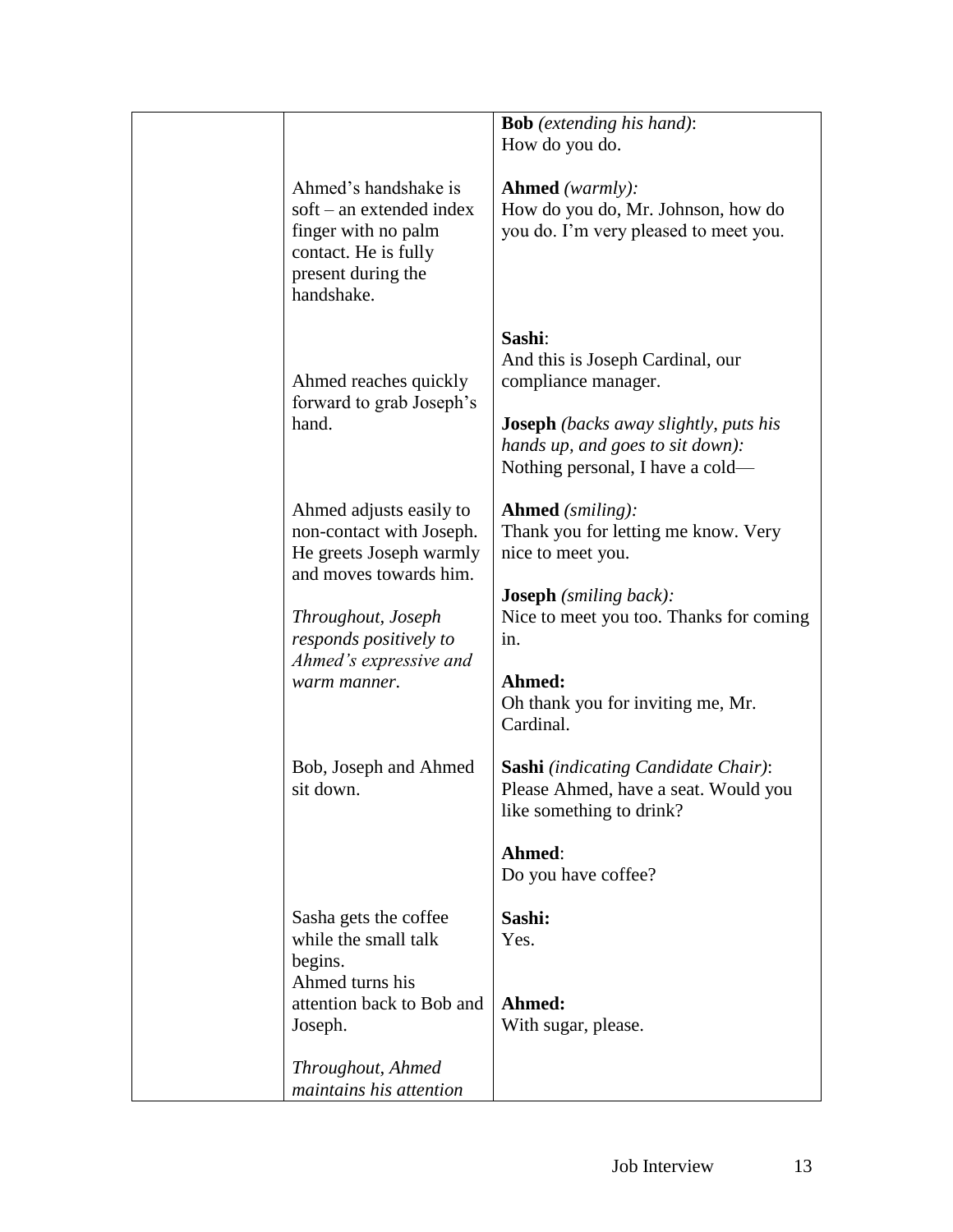| and focus. His responses<br>come quickly, with no<br>delay. He sips his coffee<br>now and then and relaxes<br>more as he settles into<br>the interview.                                                                                                                    |                                                                                                                                                                                                                                                                                                                                                                                                                                                                                                                                  |
|----------------------------------------------------------------------------------------------------------------------------------------------------------------------------------------------------------------------------------------------------------------------------|----------------------------------------------------------------------------------------------------------------------------------------------------------------------------------------------------------------------------------------------------------------------------------------------------------------------------------------------------------------------------------------------------------------------------------------------------------------------------------------------------------------------------------|
| Sashi places Ahmed's<br>coffee in front of him and<br>sits down.                                                                                                                                                                                                           | Joseph:<br>You don't find our coffee kind of weak?<br><b>Ahmed</b> (smiles):<br>As long as it's sweet, I like it. Speaking<br>of coffee, I noticed a Montreal Canadiens<br>coffee mug in the lobby. Is not everyone<br>here an Oilers fan?                                                                                                                                                                                                                                                                                       |
| Bob is getting annoyed<br>by the time-wasting. His<br>expression shows it.                                                                                                                                                                                                 | <b>Joseph</b> (laughs):<br>Everyone in our group certainly is. You<br>like hockey, do you?<br>Ahmed:<br>I'm learning to appreciate it, and hope to<br>go to a live game one of these days.<br><b>Bob</b> (looking at his watch):<br>We're running a bit behind schedule.<br>Perhaps we could get started.                                                                                                                                                                                                                        |
| Ahmed looks at Bob with<br>a pleasant, expectant<br>look.<br>Bob is internally trying<br>to set a distance between<br>Ahmed and himself -<br>he's conscious of the<br>interview starting a little<br>late and doesn't want to<br>linger on any part of the<br>process now. | Sashi:<br>Yes, good idea. Ahmed, we're going to<br>ask you some questions, and when we're<br>finished you'll have an opportunity to<br>ask your own. Would you like to begin,<br>Bob?<br><b>Bob</b> (leaning back in his chair and<br>crossing his arms):<br>Okay, first question. Can you tell us what<br>motivates you to work for our company?<br>Ahmed:<br>Yes, of course. Two of your colleagues<br>have told me what a great place to work<br>this is. I researched your company, and<br>you have an impressive reputation |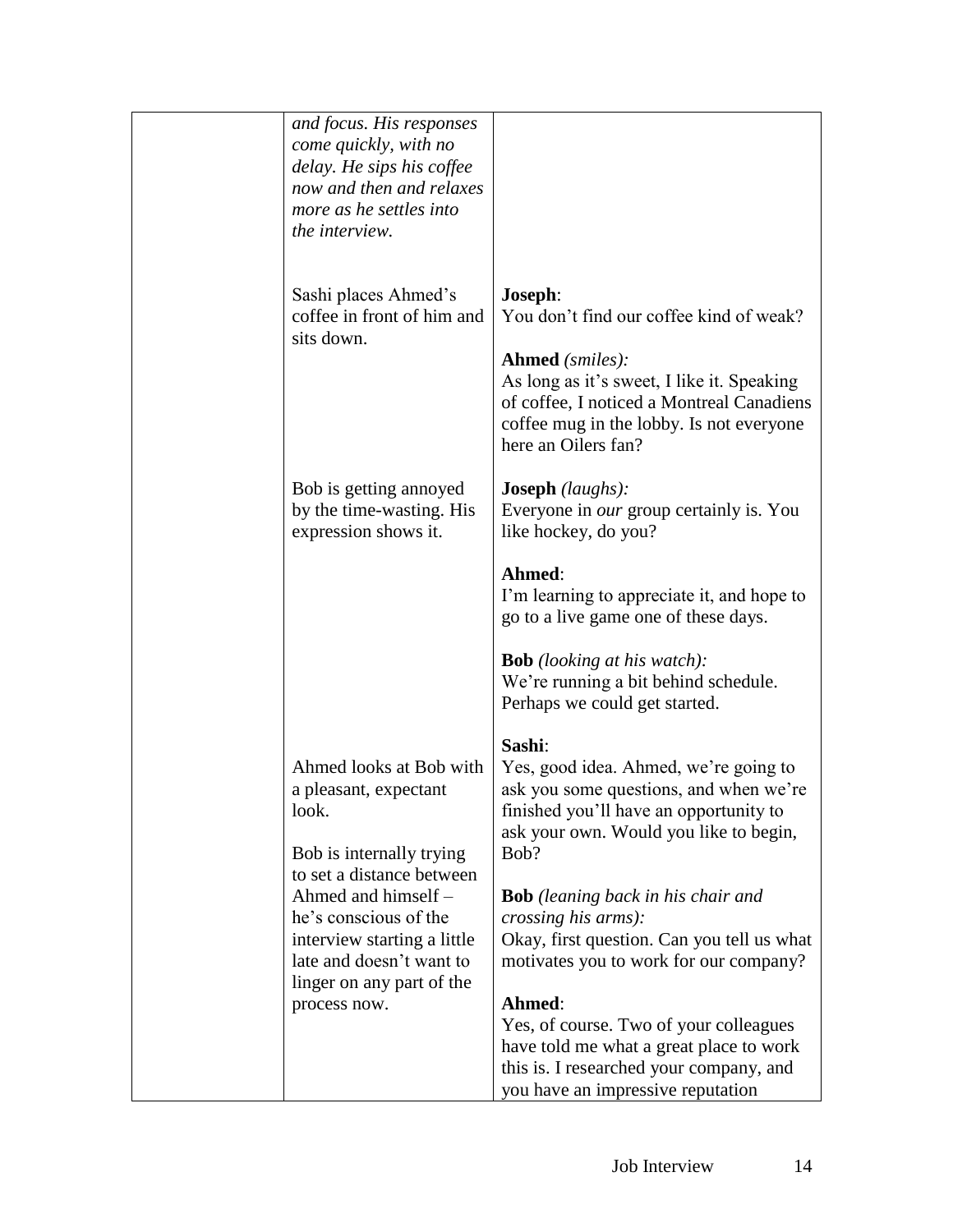| Ahmed easily holds the<br>floor when he speaks.                                                                                                                                                                                                             | internationally. It would be mutually<br>beneficial – for your company and for<br>me - to take up the challenge to<br>continually adapt to the latest<br>reclamation techniques so to guarantee<br>your company's strong environmental<br>record. In Brazil I made many<br>connections in China, India, US  And<br>in Fort McMurray, I have met<br>professionals from across Canada. This<br>experience can help your company.                                                                                                                                                                                                                                                                                                                                                                                                                                                                          |
|-------------------------------------------------------------------------------------------------------------------------------------------------------------------------------------------------------------------------------------------------------------|---------------------------------------------------------------------------------------------------------------------------------------------------------------------------------------------------------------------------------------------------------------------------------------------------------------------------------------------------------------------------------------------------------------------------------------------------------------------------------------------------------------------------------------------------------------------------------------------------------------------------------------------------------------------------------------------------------------------------------------------------------------------------------------------------------------------------------------------------------------------------------------------------------|
|                                                                                                                                                                                                                                                             | <b>Bob:</b><br>And what about this position in our<br><b>Environmental Services as a Senior</b><br>Project Team Leader? What interests you<br>about it? How does it align with your<br>career goals?                                                                                                                                                                                                                                                                                                                                                                                                                                                                                                                                                                                                                                                                                                    |
| Ahmed is sharing his<br>idea of leadership – the<br>personal inspiration of<br>the team he leads. He<br>maintains eye contact<br>with Bob, working to<br>secure the relationship.<br>Bob is perplexed.<br>Joseph smiles. He relates<br>to Ahmed's response. | Ahmed:<br>While working on eco-system restoration<br>in Brazil, we needed to take into account<br>ecological, economic, and social<br>concerns before development could<br>begin. This involved a deep study of the<br>rivers and forest – fascinating work. To<br>get good results from a team, it is<br>necessary to have passion for one's<br>work. An enthusiastic leader will inspire<br>the rest of the team to follow. The<br>challenge comes in finding solutions for<br>a specific environment. Methods must be<br>adaptable. In Brazil there is the Amazon<br>River and the Rio de la Plata; here we<br>have the Athabasca and the North<br>Saskatchewan. In the jungle are ocelots<br>and jaguars; here, wolves and cougars –<br>all of them mammals, but unique. The<br>same, but different.<br><b>Bob</b> (scratching his head):<br>O-kay, let's move on (looks over at<br>Joseph) Joseph? |
|                                                                                                                                                                                                                                                             | <b>Joseph</b> (still smiling):<br>Yeah Can you describe a time $-a$                                                                                                                                                                                                                                                                                                                                                                                                                                                                                                                                                                                                                                                                                                                                                                                                                                     |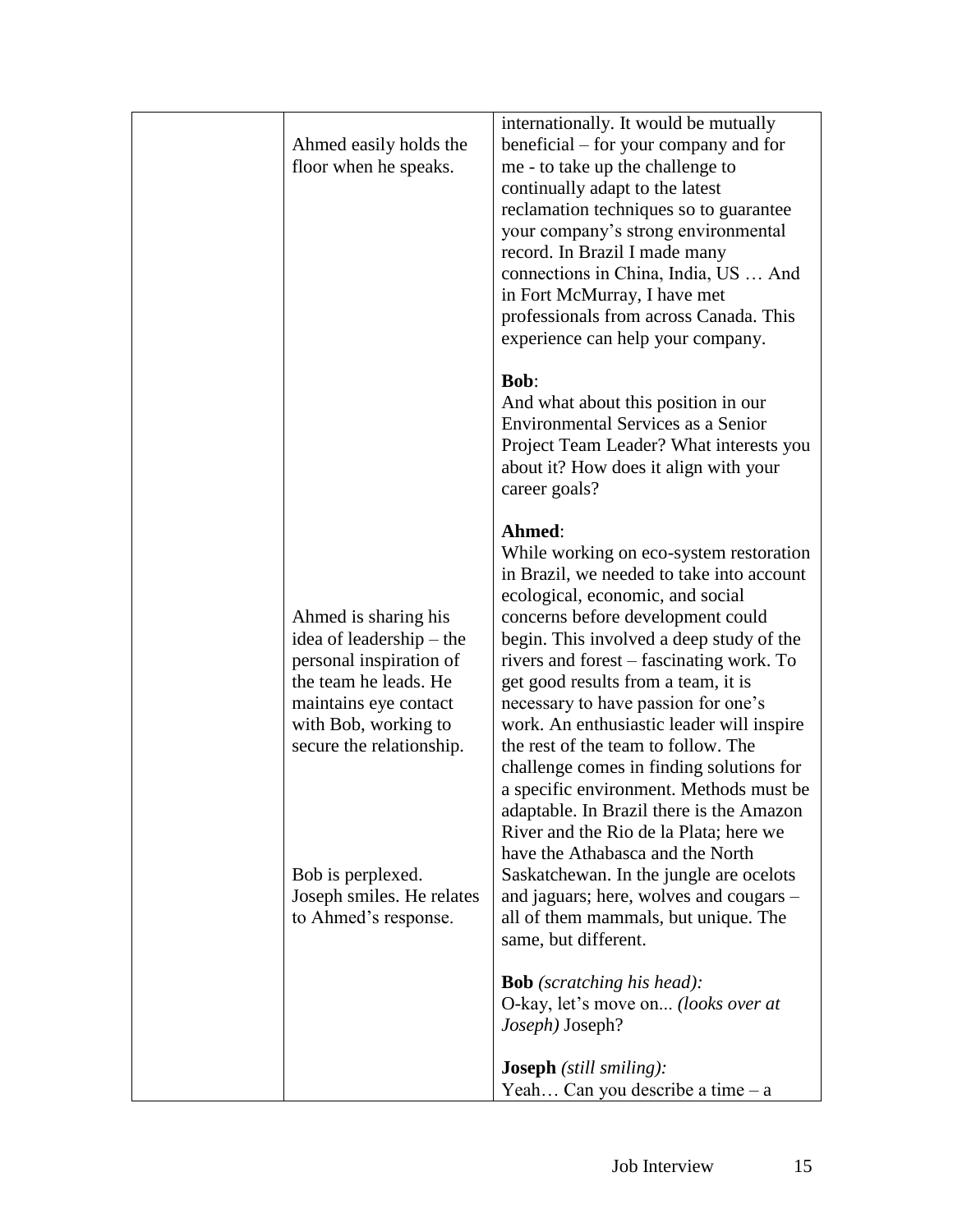|                                                                                                                                                                                  | recent time – where you motivated your<br>team members to complete a project on<br>time and on budget? What approach did<br>you use?                                                                                                                                                                                                                                                                                                                                                |
|----------------------------------------------------------------------------------------------------------------------------------------------------------------------------------|-------------------------------------------------------------------------------------------------------------------------------------------------------------------------------------------------------------------------------------------------------------------------------------------------------------------------------------------------------------------------------------------------------------------------------------------------------------------------------------|
| Ahmed looks briefly at<br>Joseph, and then<br>maintains strong eye<br>contact with Bob.                                                                                          | Ahmed:<br>I have had many such times, but one is<br>very recent. The team was making good<br>progress, but then our client in Texas<br>asked for the work to be finished more<br>quickly. They thought the project was<br>taking too long and because of this it was<br>costing too much money. They said to<br>speed up. It was my responsibility to get<br>the team to perform better. The first<br>thing was to get everyone together for<br>some team-building activities. This |
| The answer doesn't quite<br>land for Bob. He looks<br>perplexed.                                                                                                                 | became an ongoing process - important<br>to keep a team in harmony. It was very<br>successful. Soon everyone was<br>cooperating and working together in                                                                                                                                                                                                                                                                                                                             |
| Joseph and Sashi look at<br>each other briefly and<br>exchange a smile. They<br>are enjoying Ahmed's<br>response as well as Bob's<br>reaction. Joseph and<br>Sashi have a lot of | perfect synchrony. At the end of the year<br>the president of the company recognized<br>our team as a top performing one, for<br>being on time and on budget. Our client<br>became a good client- one with return<br>business.                                                                                                                                                                                                                                                      |
| affection for the<br>curmudgeon in Bob.                                                                                                                                          | <b>Bob</b> (looking down at his questions):<br>Right and now will you give us an<br>example of a recent time when you<br>managed a conflict between team<br>members? What you did, what the<br>outcome was.                                                                                                                                                                                                                                                                         |
|                                                                                                                                                                                  | Ahmed:<br>With conflict it is important to discuss<br>with everyone individually, to listen to<br>their suggestions, and to bring them<br>together. Good results are arrived at<br>when accord is established. In a recent<br>project, the forestry head thought that<br>hydrology was taking too long to<br>produce their report and that this was the<br>reason for the lateness of the project. On                                                                               |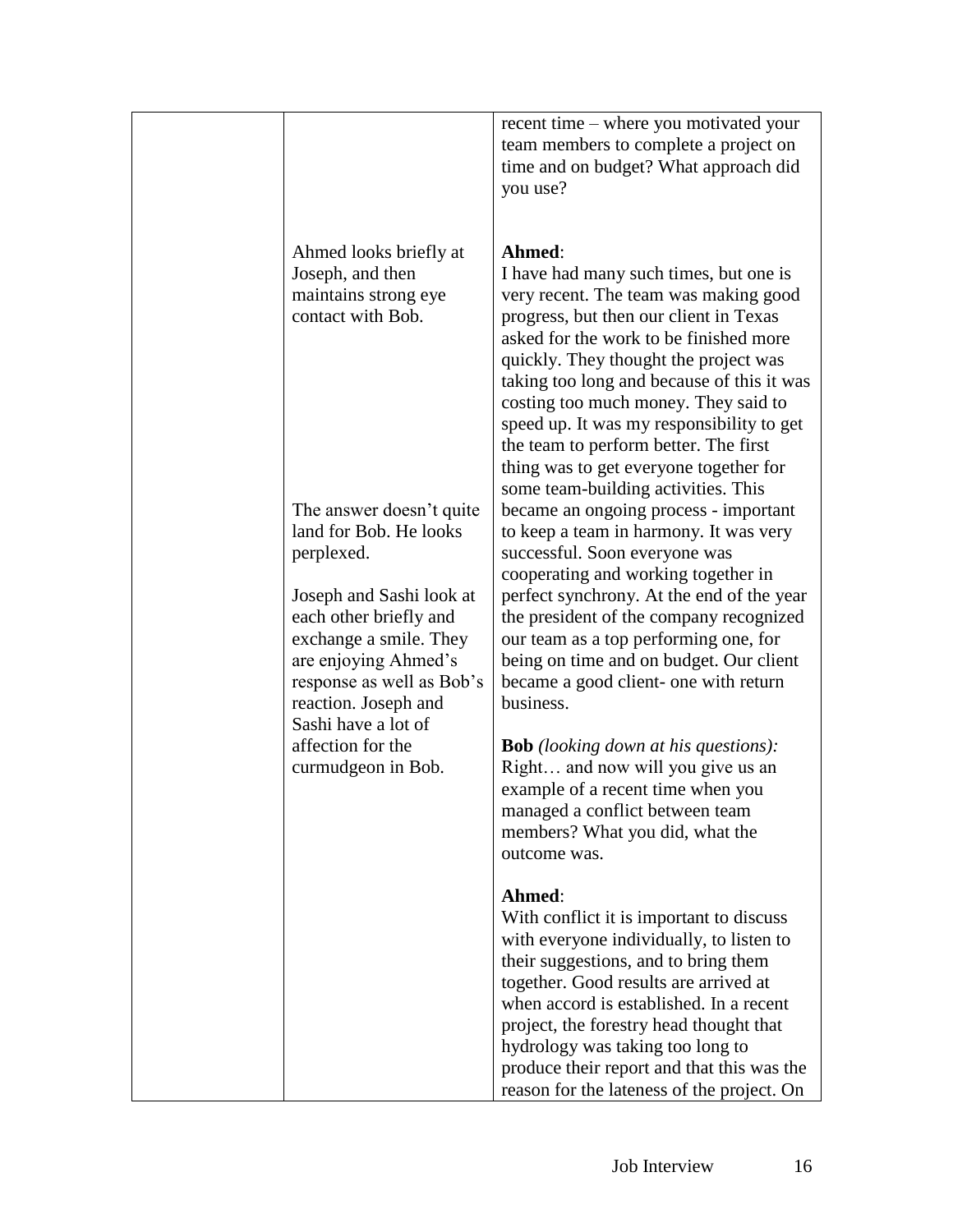| question as an<br>the question.) | Bob is asking this<br>question looking for a<br>demonstration of how<br>Ahmed learns from his<br>leadership experience -<br>i.e., how he reflects on<br>his leadership style.<br>Ahmed receives the<br>opportunity to restate<br>how his approach to<br>leadership works well.<br>(He misses the intent of | the other hand, the chief hydrologist said<br>it was risky to go faster; he said forestry<br>was wasting resources. They were<br>blaming each other for the delays and the<br>cost overruns. So I discussed with the<br>chief hydrologist and the chief forestry<br>engineer, first alone, then together, and<br>with this tactic the two were led to a<br>solution. Hydrology found an approach<br>to go faster and forestry found a method<br>to save money. The trust was built and<br>work proceeded well $-$ so well in fact<br>that the project was included in the Year<br>end President's communication as a great<br>success!<br><b>Bob:</b><br>Is there anything you would do<br>differently next time?<br><b>Ahmed</b> (smiling broadly):<br>Leaders can learn from their employees.<br>A good leader will consult trusted<br>subordinates and give deep thought to<br>their opinions, but of course it is the<br>leader who must make the final decision.<br>It is important to know that team<br>building is best done over time. |
|----------------------------------|------------------------------------------------------------------------------------------------------------------------------------------------------------------------------------------------------------------------------------------------------------------------------------------------------------|------------------------------------------------------------------------------------------------------------------------------------------------------------------------------------------------------------------------------------------------------------------------------------------------------------------------------------------------------------------------------------------------------------------------------------------------------------------------------------------------------------------------------------------------------------------------------------------------------------------------------------------------------------------------------------------------------------------------------------------------------------------------------------------------------------------------------------------------------------------------------------------------------------------------------------------------------------------------------------------------------------------------------------------------|
|                                  |                                                                                                                                                                                                                                                                                                            | <b>Bob</b> (turning to Sashi):<br>Hmmm Maybe you can take the last<br>question, Sashi?                                                                                                                                                                                                                                                                                                                                                                                                                                                                                                                                                                                                                                                                                                                                                                                                                                                                                                                                                         |
| response to Bob.                 | Ahmed looks briefly at<br>Sashi, then addresses his                                                                                                                                                                                                                                                        | <b>Sashi</b> (smiling at Bob, and turning to<br>Ahmed):<br>You bet Ahmed, could you tell us<br>what makes you a good candidate for this<br>position?<br><b>Ahmed</b> (smiling):<br>In Brazil our projects involved both in-<br>situ and ex-situ remedial design and<br>implementation. By using cutting-edge                                                                                                                                                                                                                                                                                                                                                                                                                                                                                                                                                                                                                                                                                                                                   |
|                                  |                                                                                                                                                                                                                                                                                                            | technology we generated innovative,<br>timely solutions to the challenges we<br>faced. Of course, the success of such an                                                                                                                                                                                                                                                                                                                                                                                                                                                                                                                                                                                                                                                                                                                                                                                                                                                                                                                       |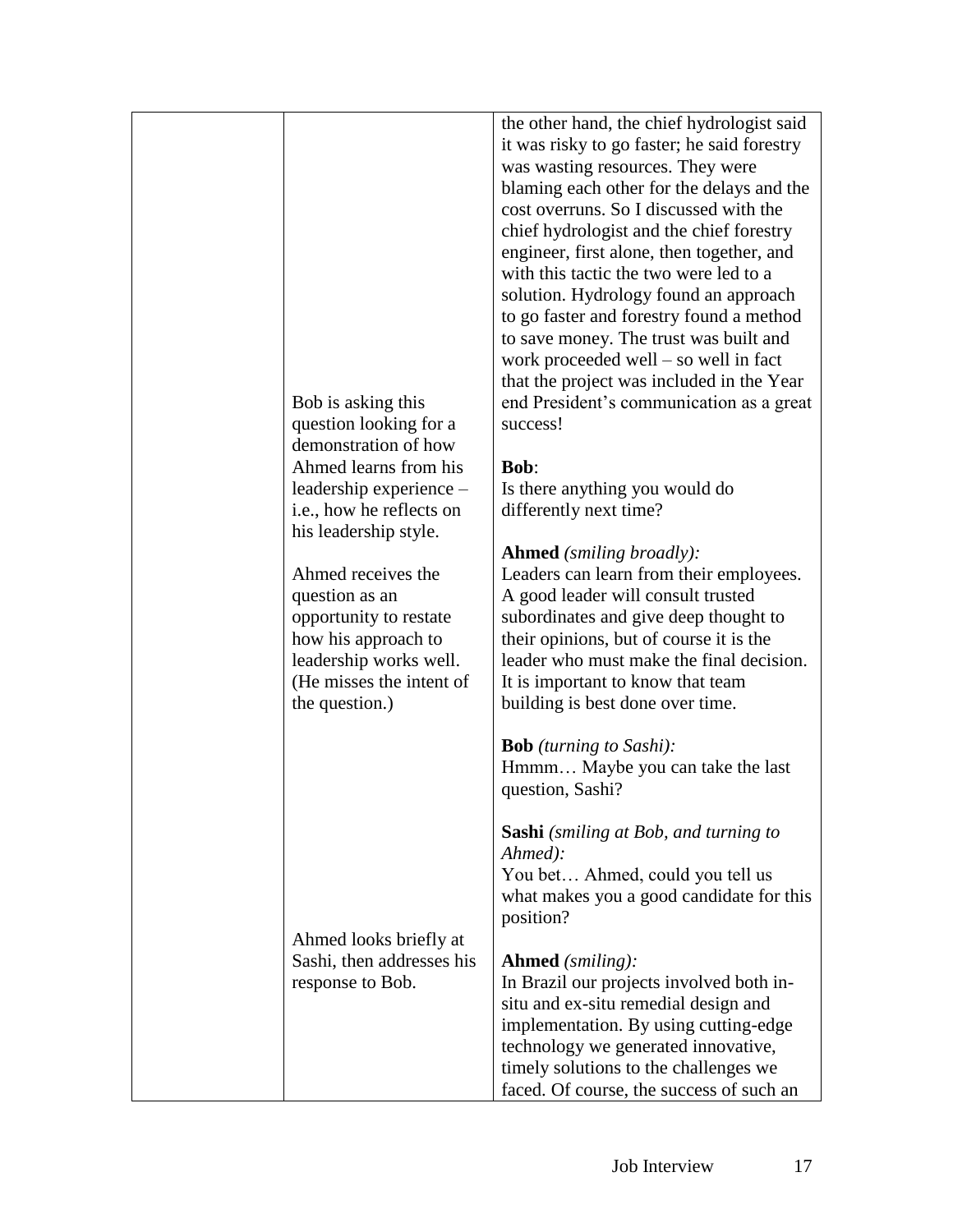| Ahmed hopes he has<br>persuaded Bob that he is<br>the right man for the job.                                                            | inter-disciplinary approach depends on<br>motivating others to share their<br>individual expertise too and work well<br>together. Such skills would be valuable<br>to your company.                                                                                                                                                                                                                                                       |
|-----------------------------------------------------------------------------------------------------------------------------------------|-------------------------------------------------------------------------------------------------------------------------------------------------------------------------------------------------------------------------------------------------------------------------------------------------------------------------------------------------------------------------------------------------------------------------------------------|
|                                                                                                                                         | Sashi:<br>We've asked you our questions. Do you<br>have one for us?                                                                                                                                                                                                                                                                                                                                                                       |
|                                                                                                                                         | <b>Ahmed</b> (very confidently):<br>I would like to know about your<br>company's loyalty program.                                                                                                                                                                                                                                                                                                                                         |
| Bob looks over at Sashi.<br>He would like her to be.<br>brief.                                                                          | Sashi:<br>We have what I think is a really<br>interesting approach – one that relates<br>employee feedback to our reward<br>system. The idea is to enhance the<br>relationship between organizational goals<br>on the one hand, and on the other,<br>participation in special projects above<br>and beyond an employee's primary<br>responsibilities.<br>(Pause)<br>I could fill you in on the details at a later<br>date. Anything else? |
| Bob and Joseph nod in<br>acknowledgement.                                                                                               | <b>Ahmed</b> (glancing at Sashi, then looking<br>to Bob and Joseph):<br>Thank you for this opportunity to meet<br>with you.                                                                                                                                                                                                                                                                                                               |
| Bob and Ahmed stand<br>and shake hands.<br>Joseph and Sashi follow<br>suit and stand too<br>Bob looks surprised. He<br>looks to Joseph. | <b>Bob</b> (leaning back but holding his hand<br>out to Ahmed):<br>Very nice meeting you. Thanks for<br>coming in.<br>(To Bob):<br>My colleague, Peter Howell, asked me to<br>pass on his regards to you.<br><b>Joseph</b> (smiling at Ahmed):<br>It was nice meeting you.                                                                                                                                                                |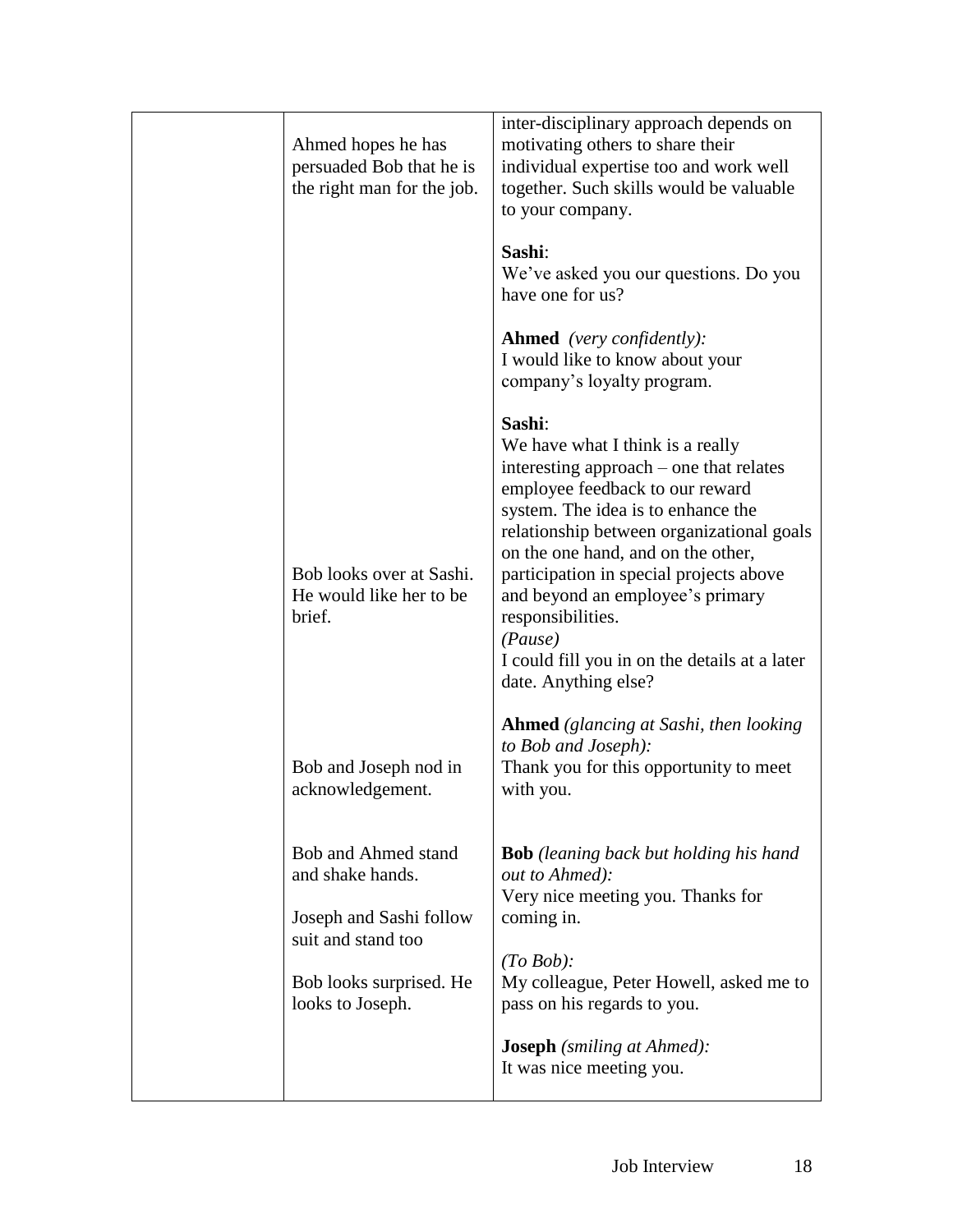| Sashi walks with Ahmed   | Sashi:                                        |
|--------------------------|-----------------------------------------------|
| to the door. She opens   | Thanks for coming in, Ahmed. We'll be         |
| the door and extends her | in touch sometime next week.                  |
| hand.                    |                                               |
|                          | <b>Ahmed</b> (lightly and briefly shaking her |
|                          | $hand$ :                                      |
|                          | Thank you.                                    |
|                          |                                               |
| <b>Fade-out</b>          |                                               |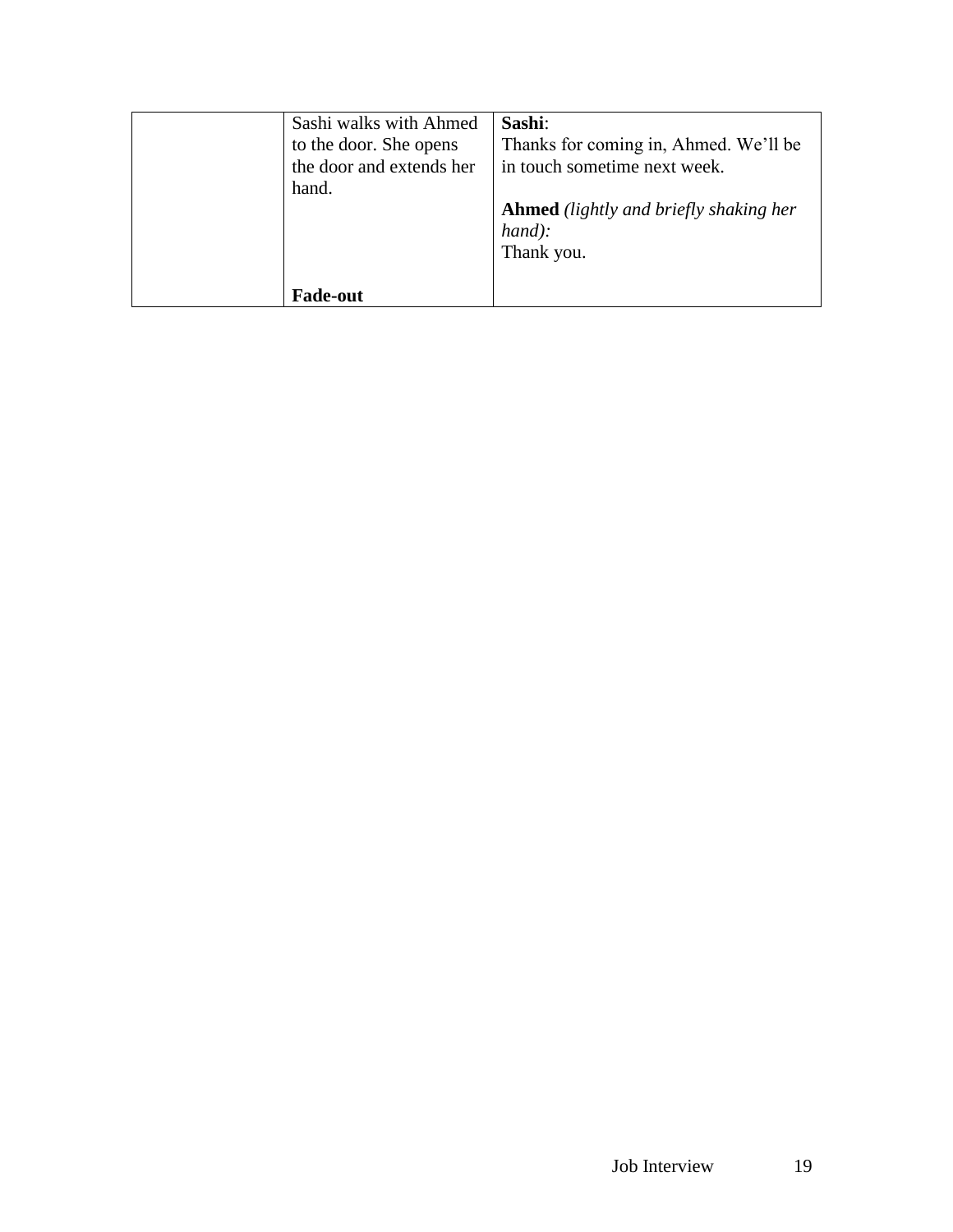| <b>Follow-up 2</b>       | Title up:                 |                                                                             |
|--------------------------|---------------------------|-----------------------------------------------------------------------------|
| Scene 4:                 | How did it go?            |                                                                             |
| <b>Outside Interview</b> |                           | Ahmed:                                                                      |
| $Room -$                 | Ahmed attributes the      | Hi Peter. I just finished the interview                                     |
| Ahmed Hussein            | interview to Peter's      | and thank you for your time and effort in                                   |
| on his cell phone        | influence.                | arranging this for me. Would you like to                                    |
| to his friend,           |                           | meet for a coffee?                                                          |
| Peter.                   |                           |                                                                             |
|                          |                           | I believe I was convincing. I presented                                     |
|                          |                           | my connections, gave them my strong<br>points, but. I'm uncertain how I was |
|                          |                           | received.                                                                   |
|                          |                           |                                                                             |
|                          | Title up:                 | Yes, I'll keep you informed. Perhaps                                        |
|                          | How do you think          | next week we'll have some good news,                                        |
|                          | <b>Ahmed Hussein did?</b> | God willing.                                                                |
|                          |                           |                                                                             |
|                          | <b>Fade--out</b>          |                                                                             |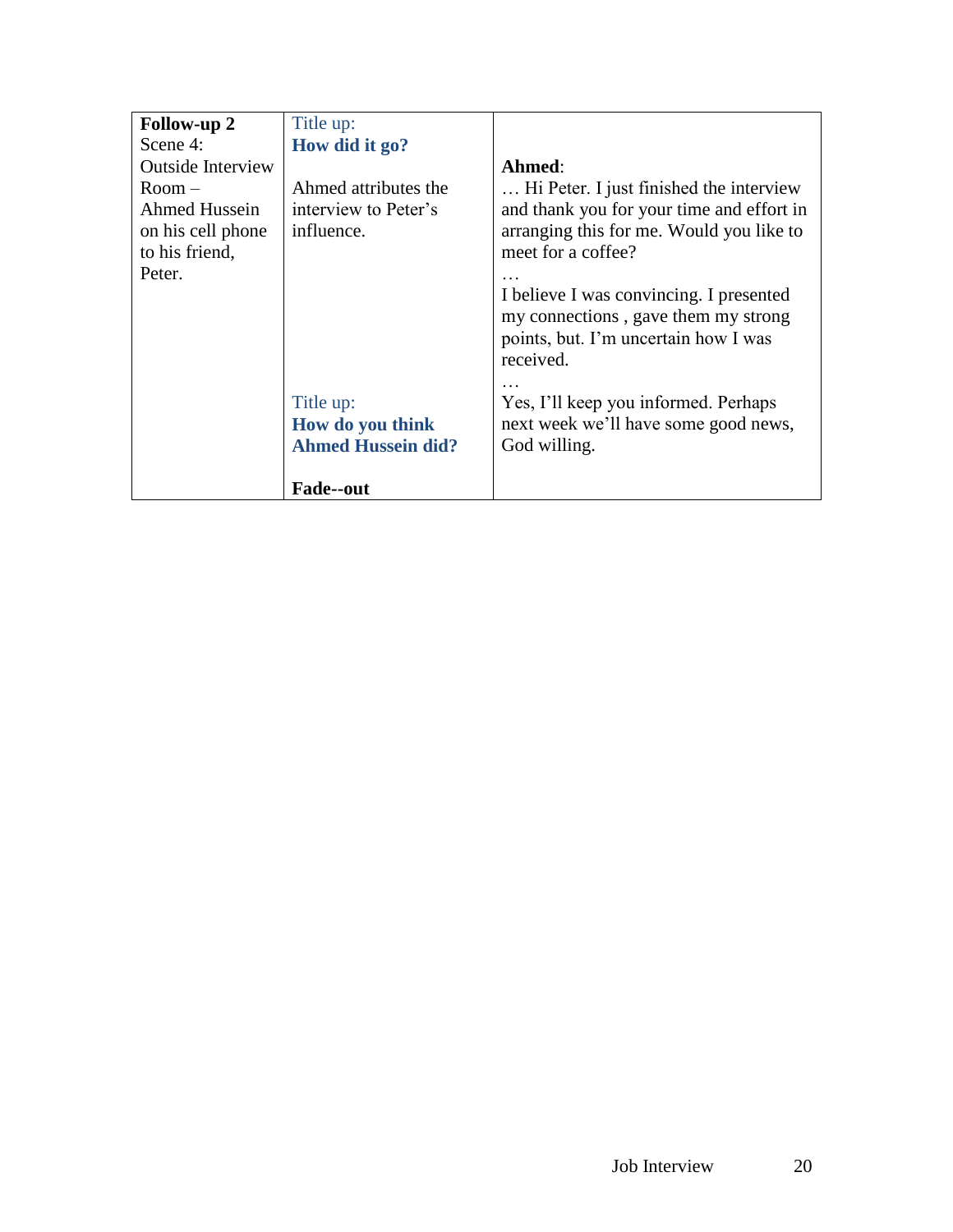| <b>Interview</b>      | Title up:                                          |                                                                                   |
|-----------------------|----------------------------------------------------|-----------------------------------------------------------------------------------|
| <b>Scenario 3</b>     | <b>Job Interview with</b>                          |                                                                                   |
| Scene 5:              | <b>James Brooke</b>                                |                                                                                   |
| <b>Interview Room</b> | 11:00 AM                                           |                                                                                   |
| - Panelists with      |                                                    |                                                                                   |
| <b>James Brooke</b>   | The three panelists are.                           |                                                                                   |
|                       | standing in the interview                          |                                                                                   |
|                       | room.                                              |                                                                                   |
|                       | Joseph is stretching.                              |                                                                                   |
|                       | Bob is sipping his coffee.                         |                                                                                   |
|                       | Sashi is reviewing her                             |                                                                                   |
|                       | notes.                                             |                                                                                   |
|                       | Knock on the door.                                 | <b>Sashi</b> (looking at her watch and going to<br>the door):<br>Right on time.   |
|                       |                                                    |                                                                                   |
|                       | Sashi opens the door, and<br>James walks in. He is |                                                                                   |
|                       | dressed in a dark                                  | <b>Sashi</b> (smiling and shaking James's<br>hand):                               |
|                       | business suit and dark                             | Good morning, James. Come on in.                                                  |
|                       | blue tie with an English                           |                                                                                   |
|                       | tieknot.                                           | James:                                                                            |
|                       |                                                    | A good morning to you, Ms. Chandra.                                               |
|                       | James is confident                                 | Nice to see you again.                                                            |
|                       | throughout the interview.                          |                                                                                   |
|                       | He relies on his language                          | Sashi:                                                                            |
|                       | ability, and his responses                         | Yes, likewise. Thanks for coming in.                                              |
|                       | come with about a 2                                |                                                                                   |
|                       | second delay. He uses the                          | James:                                                                            |
|                       | pace of his cadence to                             | You are most welcome. And thank you.                                              |
|                       | linger on certain words                            |                                                                                   |
|                       | for emphasis and to rush                           |                                                                                   |
|                       | through other parts $-a$                           |                                                                                   |
|                       | way to demonstrate self-                           |                                                                                   |
|                       | deprecation.                                       |                                                                                   |
|                       |                                                    |                                                                                   |
|                       | James registers Bob as                             | <b>Sashi</b> (gesturing towards Bob):<br>James, I'd like you to meet Bob Johnson, |
|                       | the highest status person                          | manager of environmental projects                                                 |
|                       | in the room. He shows                              |                                                                                   |
|                       | this with a firm, longer                           | <b>Bob</b> (extending his hand):                                                  |
|                       | handshake.                                         | How do you do.                                                                    |
|                       | There is an affinity                               |                                                                                   |
|                       | between Bob and James                              | <b>James</b> (firmly shaking Bob's hand):                                         |
|                       | more than with any of                              | Very well, thank you. Nice to meet you,                                           |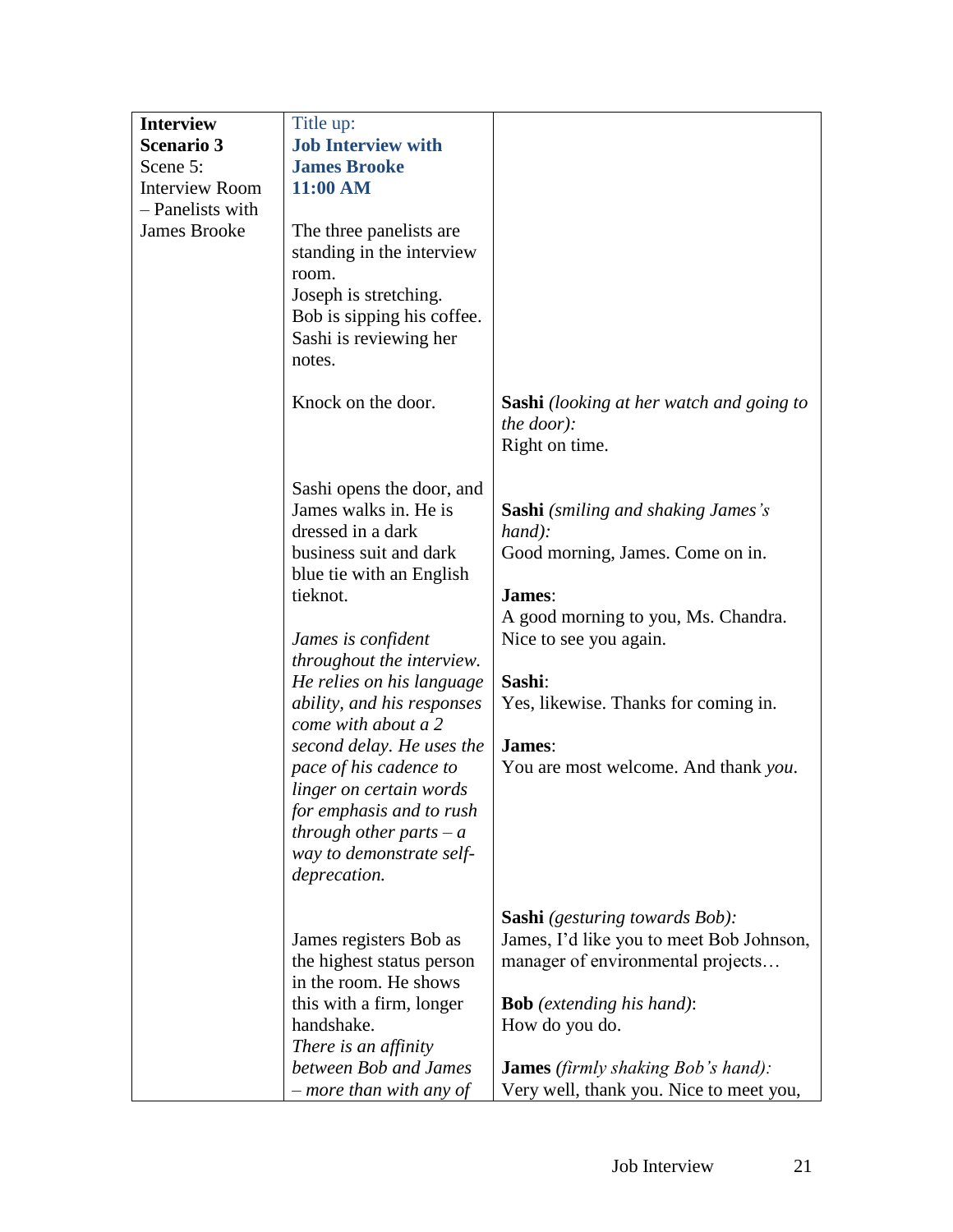| the other candidates.                                                                                 | Mr. Johnson.                                                                                                                                                   |
|-------------------------------------------------------------------------------------------------------|----------------------------------------------------------------------------------------------------------------------------------------------------------------|
|                                                                                                       | Sashi:<br>And this is Joseph Cardinal, our<br>compliance manager.                                                                                              |
|                                                                                                       | <b>Joseph</b> (smiling and nodding at James):<br>How do you do $- I$ won't shake your<br>hand. I have a cold.                                                  |
|                                                                                                       | <b>James</b> (nodding in a friendly manner to<br>Joseph):<br>Mr. Cardinal Tell me about it. I just<br>got over one myself It's that time of<br>year, isn't it? |
| Bob, Joseph, and James<br>sit down.<br>James sits formally,<br>upright and with his legs<br>together. | Sashi (indicating Candidate Chair):<br>Make yourself comfortable, James. Can I<br>get you something to drink? Coffee?<br>Tea? A glass of water, maybe?         |
| Sasha gets James a glass<br>of water and sits down<br>herself.                                        | James:<br>I'd like a glass of water, thank you.                                                                                                                |
|                                                                                                       |                                                                                                                                                                |
|                                                                                                       | <b>Bob:</b><br>Any trouble parking?                                                                                                                            |
|                                                                                                       | <b>James</b> (settling into his chair):<br>I had to drive around the block a couple<br>of times, but not a problem for me,<br>really.                          |
|                                                                                                       | <b>Bob:</b><br>Good. Parking can be wicked around<br>here.                                                                                                     |
|                                                                                                       | Sashi:<br>When we last spoke, you were on your<br>way to the mountains. How was your<br>weekend?                                                               |
|                                                                                                       | James:                                                                                                                                                         |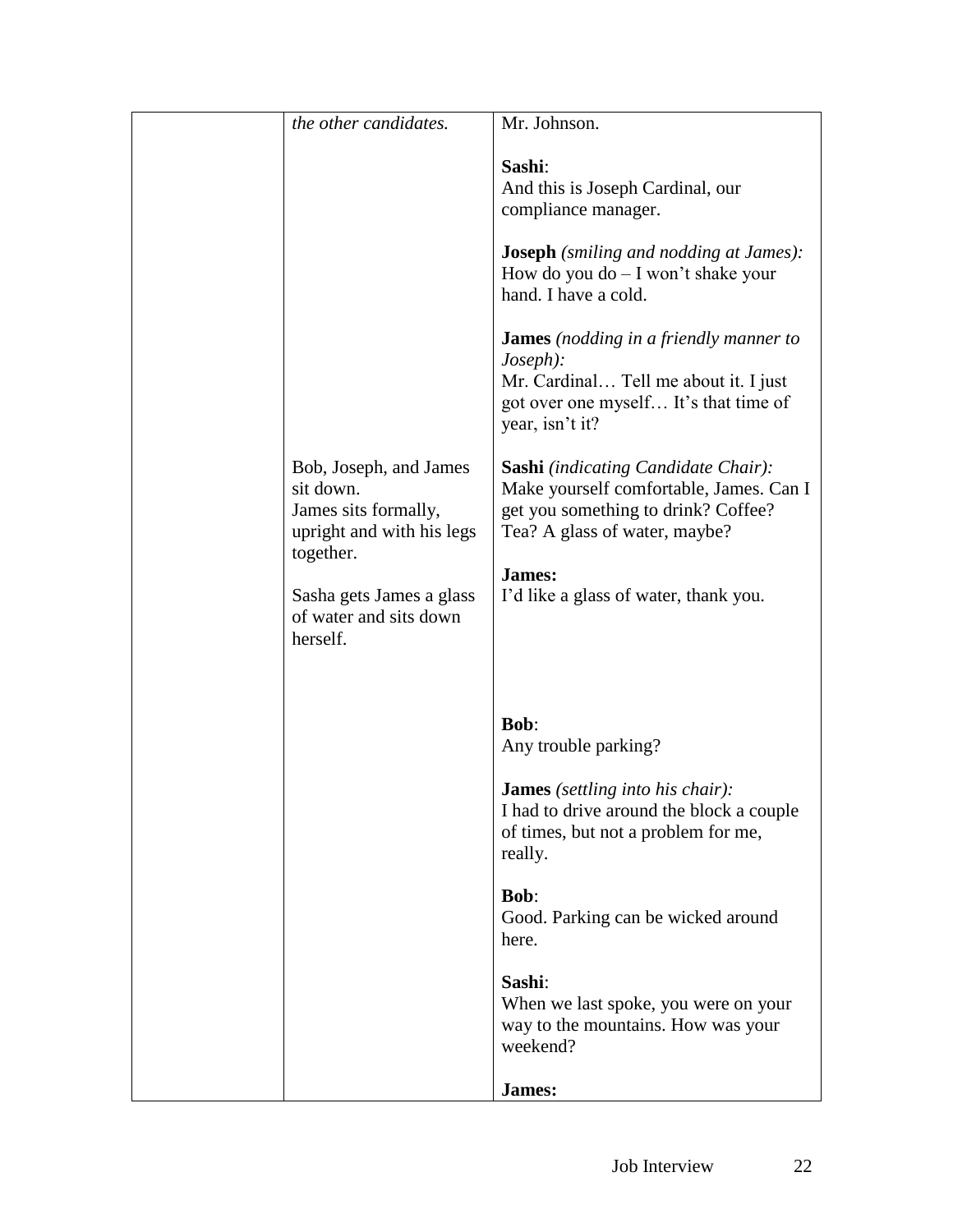| James speaks with self-<br>deprecating humour.<br>Joseph smiles and<br>exchanges indulgent<br>glances with Sashi and<br>Bob. They are bemused.<br>They've heard these<br>stories about wild<br>animals from<br>international visitors<br>before.                                 | We had a <i>splendid</i> time, mostly taking in<br>the air, despite a rather tense encounter<br>with a bull elk.<br>Joseph:<br>What happened?<br>James:<br>What first springs to mind couldn't be<br>spoken of here. Let me just say that I was<br>so unfortunate as to find myself between<br>a bull and a female. Little did I know that<br>I had stumbled into the height of rutting<br>season. I took the coward's way out,<br>meekly retreating and conceding victory<br>to the bull. |
|----------------------------------------------------------------------------------------------------------------------------------------------------------------------------------------------------------------------------------------------------------------------------------|--------------------------------------------------------------------------------------------------------------------------------------------------------------------------------------------------------------------------------------------------------------------------------------------------------------------------------------------------------------------------------------------------------------------------------------------------------------------------------------------|
| James nods in the<br>affirmative and sits<br>confidently back in his<br>chair.<br>Throughout the formal<br>interview, James includes<br>all three panelists in his<br>responses, maintaining<br>brief and repeated eye<br>contact. He has                                        | Sashi (laughing):<br>And all's well that end's well.<br>James:<br>Indeed. It's all about survival, isn't it?<br><b>Sashi</b> (looks at Joseph, then James):<br>And I guess that's a good point to begin<br>the formal part of the interview? James,<br>we're going to ask you some questions,<br>and when we're finished you'll have an<br>opportunity to ask your own.<br><b>Sashi</b> (Looks at Bob):<br>Bob? Would you mind starting it off for<br>us?                                  |
| experience in doing<br>interviews and is<br>comfortable talking<br>about what he brings to<br>this position. He is<br>willing to be himself and<br>is looking to see if this<br>company/position is a fit.<br>Sashi makes notes.<br>Joseph checks off his<br>boxes, occasionally | <b>Bob:</b><br>You bet. First question: Can you tell us<br>what motivates you to work for our<br>company?                                                                                                                                                                                                                                                                                                                                                                                  |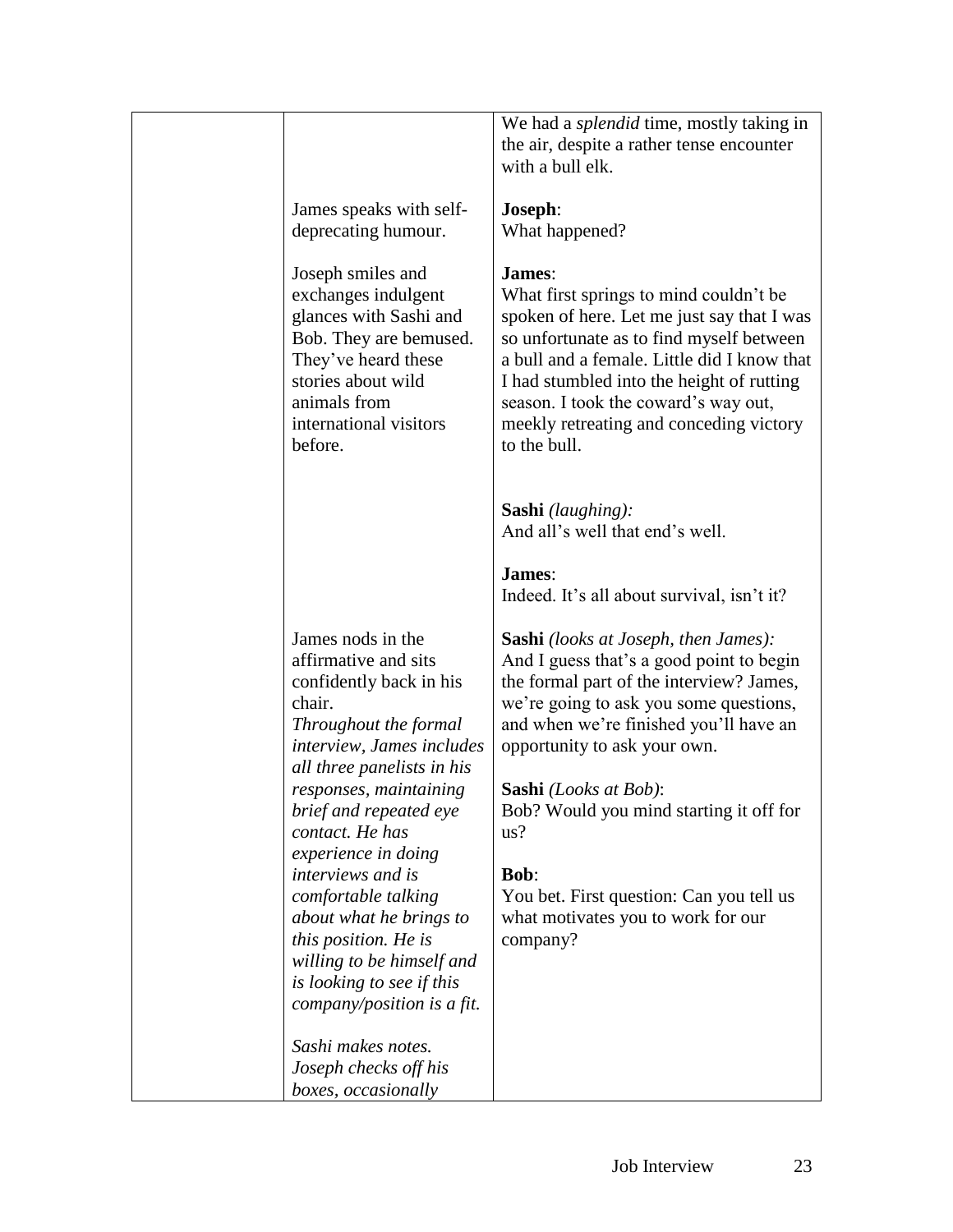| wiping his nose.          |                                                                                   |
|---------------------------|-----------------------------------------------------------------------------------|
| James speaks slowly,      |                                                                                   |
| with emphasis on the      |                                                                                   |
| italicized words. His     |                                                                                   |
| pace demonstrates the     |                                                                                   |
| importance of the         |                                                                                   |
| interlocutor.             |                                                                                   |
|                           | <b>James:</b>                                                                     |
|                           | Hmmm Well, first of all, I am <i>quite</i>                                        |
|                           | familiar with your general operations.                                            |
|                           | You have rather a <i>good</i> reputation, both                                    |
|                           | nationally and internationally. And as                                            |
|                           | you can see from my resume, I have<br>quite a decent technical and managerial     |
|                           | record, particularly abroad, which could                                          |
|                           | <i>fit in rather well with your vision for the</i>                                |
|                           | future.                                                                           |
|                           |                                                                                   |
|                           | <b>Bob:</b>                                                                       |
|                           | Okay, good. Question 2: Tell us what                                              |
| James speaks more         | interests you in this position in our                                             |
| quickly when speaking     | <b>Environmental Services as a Senior</b>                                         |
| directly about his résumé | Project Team Leader? How does it align                                            |
| and slows down again to   | with your career goals?                                                           |
| finish.                   |                                                                                   |
|                           | James:                                                                            |
| Joseph blows his nose.    | Well my time at Oxford and at the<br>London Business School imbued me             |
| He is not impressed.      | with clear understandings of the                                                  |
| James's response is too   | requirements of leadership, action                                                |
| much, as if by accepting  | planning, and implementation based on                                             |
| the position, James       | data, creating fair outcomes, and treating                                        |
| would be doing them a     | your team decently. If you are looking to                                         |
| favour. Why James         | be a respectable leader, I would say that                                         |
| wants to work for the     | a combination of these is essential. As to                                        |
| company is not            | my personal career goals, you are well                                            |
| registering with Joseph.  | established, for a North American outfit.                                         |
|                           | (Pauses and crosses his legs) I look                                              |
|                           | forward to joining your leadership team.                                          |
|                           | I believe I have more than a small                                                |
|                           | contribution to make to your company,<br>particularly in engineering analysis and |
|                           | design.                                                                           |
|                           |                                                                                   |
|                           | <b>Bob:</b>                                                                       |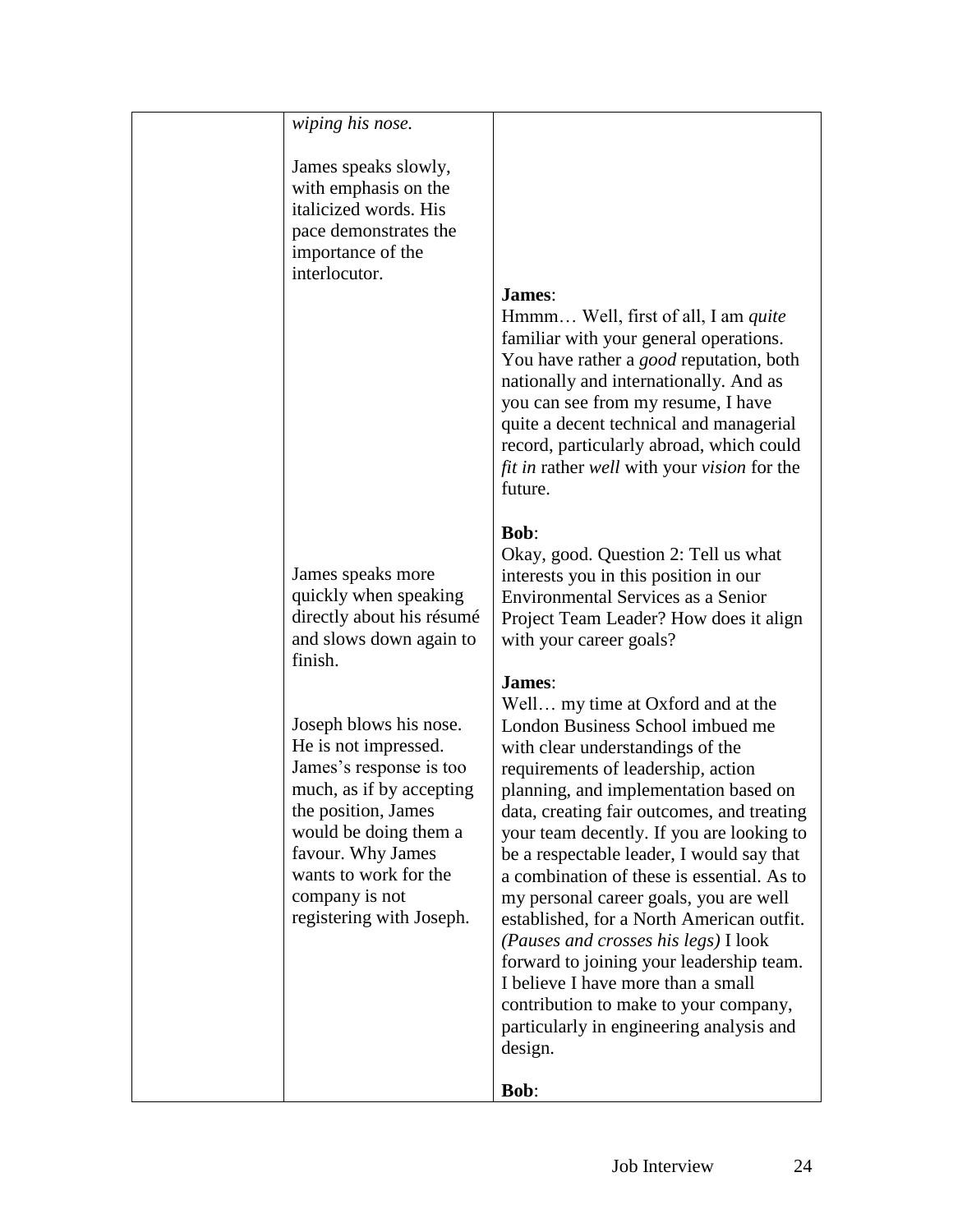| James speaks as if<br>everyone in the room<br>shares his international,<br>company-hopping<br>experience; he is not<br>adapting to these<br>interviewers and their<br>context.<br>Sashi nods automatically. | Okay, moving right along to Question 3:<br>Can you describe a recent time where<br>you motivated your team members to<br>complete a project on time and on<br>budget? What approach did you use?<br>James:<br>Let me see now Ah yes (to self) In<br>the last project I was involved in, the<br>situation in Europe compelled us to cut<br>back on the number of employees, which<br>in turn presented difficulties in terms of<br>meeting our time commitments.<br>(Pauses, looks at Sashi)<br>Most problems can be resolved with a<br>dash of common sense, wouldn't you<br>agree? |
|-------------------------------------------------------------------------------------------------------------------------------------------------------------------------------------------------------------|-------------------------------------------------------------------------------------------------------------------------------------------------------------------------------------------------------------------------------------------------------------------------------------------------------------------------------------------------------------------------------------------------------------------------------------------------------------------------------------------------------------------------------------------------------------------------------------|
| Sashi nods in<br>acknowledgement.                                                                                                                                                                           | What was the solution? ( <i>Enjoying the</i><br>sound of his own voice) I drew up a tight<br>schedule, set up clear goals, and I<br>encouraged each member of the team to<br>take responsibility for completion of one<br>phase of the project. In this way, both<br>our revised financial and time objectives<br>were fulfilled in quite a timely and<br>satisfactory manner – and team members<br>were recognized for their individual hard<br>work and successes.                                                                                                                |
| Sashi laughs.<br>Joseph wipes his nose.                                                                                                                                                                     | <b>Bob</b> (looking down at his questions):<br>Good. And now: Will you give us an<br>example of a recent time when you<br>managed a conflict between team<br>members? What did you do? What was<br>the outcome? Is there anything you<br>would do differently next time?  That<br>sort of thing<br><b>James</b> (smiling):<br>I could elaborate on the situation with the<br>bull elk, but I don't suppose that's the<br>sort of example you're looking for.                                                                                                                        |
| All three panelists are<br>attentive.                                                                                                                                                                       | <b>Bob</b> (laughing):<br>No, but we promise to take that into                                                                                                                                                                                                                                                                                                                                                                                                                                                                                                                      |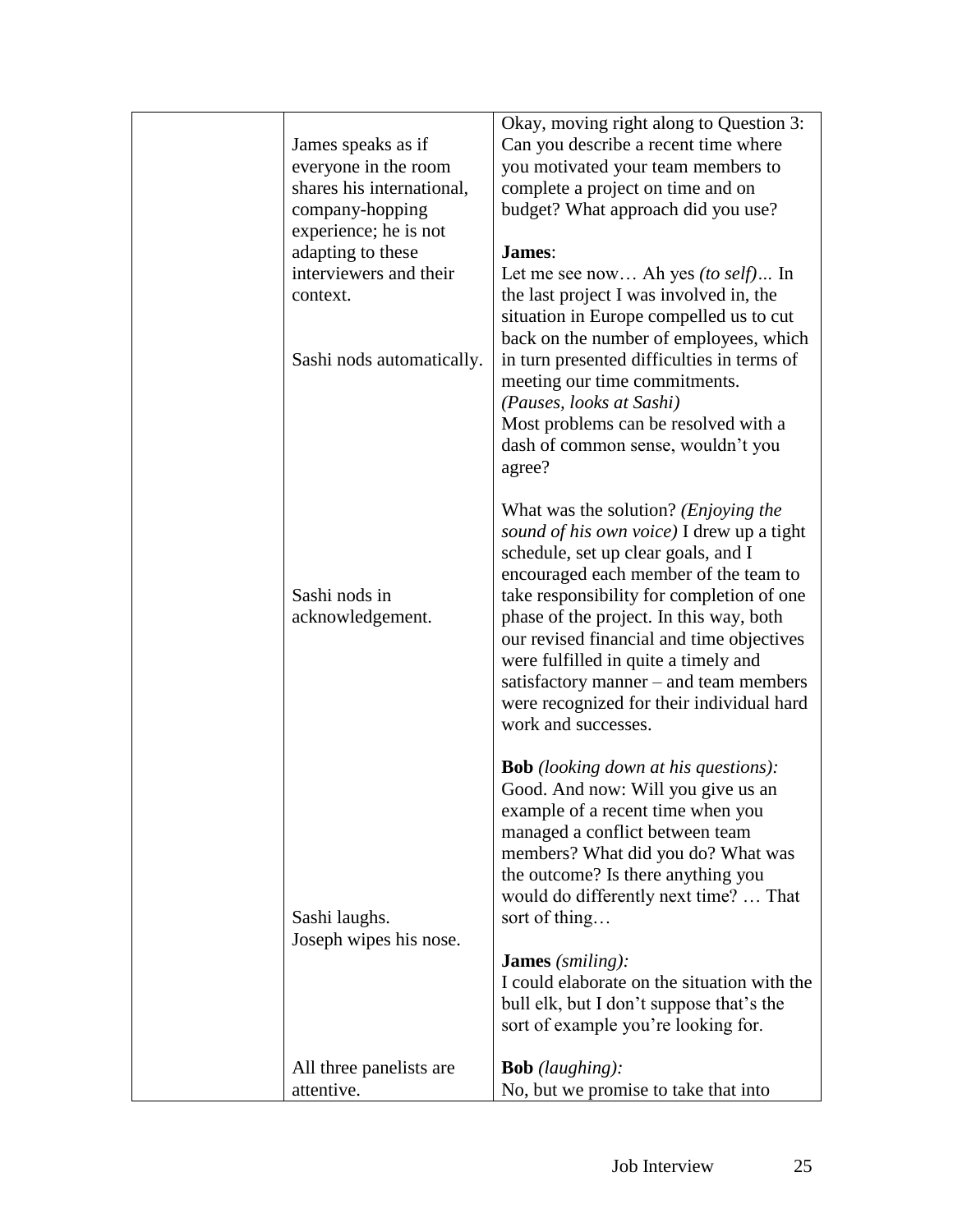|                            | account.                                        |
|----------------------------|-------------------------------------------------|
| James is demonstrating     |                                                 |
| his trust in the expertise | <b>James:</b>                                   |
| of his team members to     | Let's see now there have been a                 |
| reach a rational decision, | number of touchy instances over the             |
| without unnecessary        | years But a recent one involved our             |
| interference from him as   | water resources engineer from India and         |
| leader.                    | our Belgian biologist. We had run a             |
|                            | hydrologic analysis, and although the           |
| James is expressing        | two agreed on the validity of the               |
| solidarity through         | numbers, they strongly disagreed on the         |
| humour.                    | interpretation of the data. Without a clear     |
| Sashi receives the last    | view of the environmental risks, the            |
| comment as too flippant.   | project was at a standstill. What did I do?     |
| Bob smiles.                | (Uncrosses his legs and leans forward) $I$      |
| Joseph's face is neutral   | shut the two malcontents in a room              |
| He scratches the back of   | together and let them sort it out.              |
| his neck and looks down.   | (Laughs) Not sure they ended up friends,        |
| The response does not      | but they did come up with an acceptable         |
| meet his expectations.     | proposal What would I have done                 |
|                            | differently? Locked them up a good deal         |
|                            | sooner.                                         |
|                            |                                                 |
|                            |                                                 |
|                            |                                                 |
|                            | <b>Bob:</b>                                     |
|                            | Okay <i>(turning to Sashi)</i> Okay,            |
|                            | Sashi, you're up.                               |
|                            |                                                 |
|                            | <b>Sashi</b> (smiling at Bob, and turning to    |
|                            | James):                                         |
|                            | Thank you, Bob Okay, one last                   |
|                            | question. Could you tell us what makes          |
|                            | you a good candidate for this position?         |
|                            |                                                 |
|                            | James:                                          |
|                            | Well, Ms. Chandra, I suppose you                |
|                            | could say say that my educational               |
|                            | credentials are fairly decent, Oxbridge         |
|                            | and the LSE and all. And I believe that         |
|                            | my experience, particularly in London           |
|                            | and Geneva, would make me a highly              |
|                            | suitable—and, if I might say— <i>profitable</i> |
|                            | addition to your existing team.                 |
|                            |                                                 |
|                            | Sashi:                                          |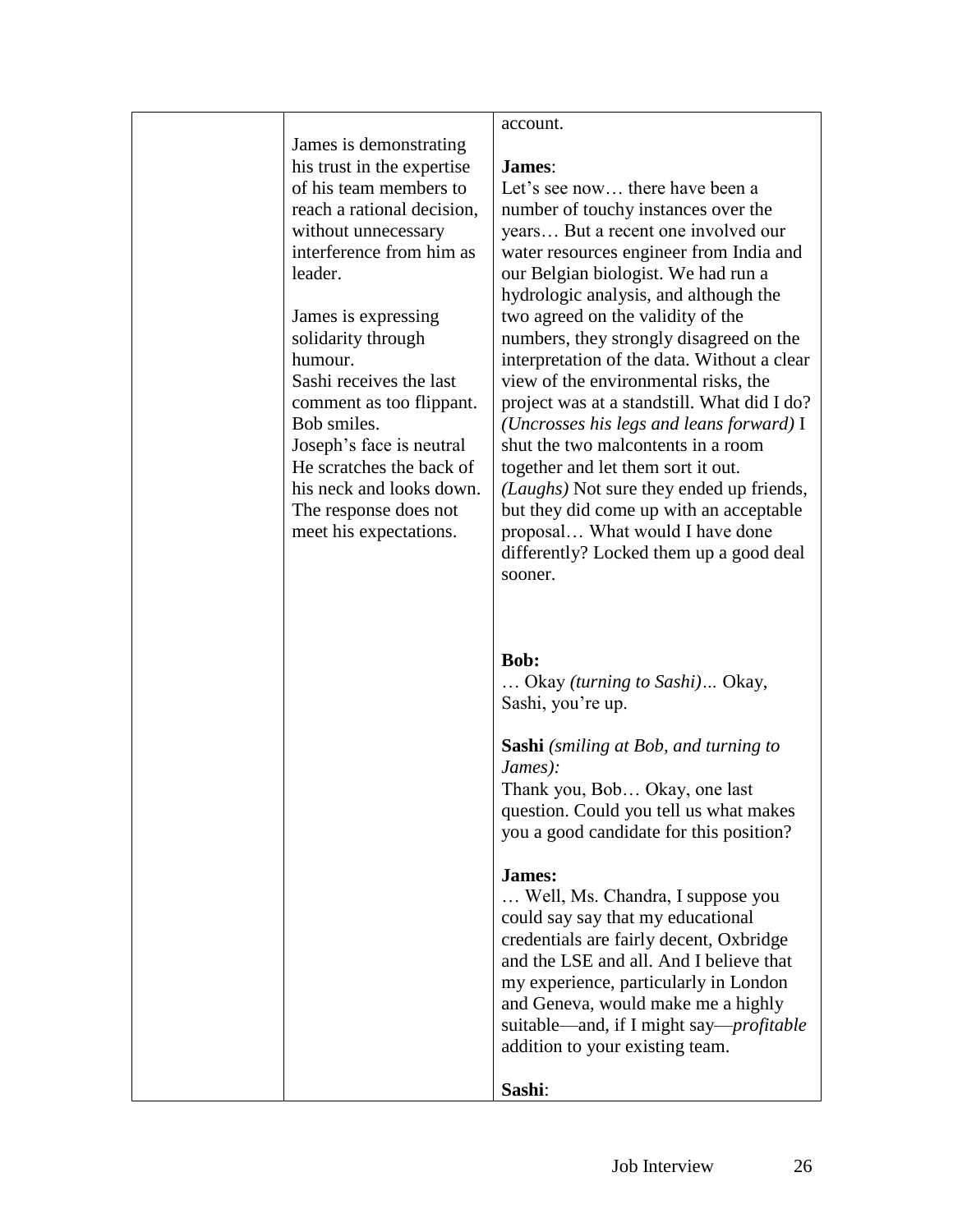| We've asked you a lot of questions. Do<br>I have two, if you don't mind. First, I<br>wonder if you could outline for me what<br>advancement opportunities exist for<br>someone with my skills and experience.<br>Sure. This is a company where loyalty |
|--------------------------------------------------------------------------------------------------------------------------------------------------------------------------------------------------------------------------------------------------------|
|                                                                                                                                                                                                                                                        |
|                                                                                                                                                                                                                                                        |
|                                                                                                                                                                                                                                                        |
|                                                                                                                                                                                                                                                        |
|                                                                                                                                                                                                                                                        |
|                                                                                                                                                                                                                                                        |
|                                                                                                                                                                                                                                                        |
|                                                                                                                                                                                                                                                        |
|                                                                                                                                                                                                                                                        |
|                                                                                                                                                                                                                                                        |
|                                                                                                                                                                                                                                                        |
|                                                                                                                                                                                                                                                        |
|                                                                                                                                                                                                                                                        |
|                                                                                                                                                                                                                                                        |
|                                                                                                                                                                                                                                                        |
|                                                                                                                                                                                                                                                        |
| and hard work are rewarded. We have                                                                                                                                                                                                                    |
| exciting opportunities for advancement,                                                                                                                                                                                                                |
|                                                                                                                                                                                                                                                        |
| management. I think you'll also find the                                                                                                                                                                                                               |
|                                                                                                                                                                                                                                                        |
| salary range to be more than competitive.                                                                                                                                                                                                              |
|                                                                                                                                                                                                                                                        |
|                                                                                                                                                                                                                                                        |
|                                                                                                                                                                                                                                                        |
|                                                                                                                                                                                                                                                        |
|                                                                                                                                                                                                                                                        |
|                                                                                                                                                                                                                                                        |
|                                                                                                                                                                                                                                                        |
|                                                                                                                                                                                                                                                        |
|                                                                                                                                                                                                                                                        |
|                                                                                                                                                                                                                                                        |
|                                                                                                                                                                                                                                                        |
|                                                                                                                                                                                                                                                        |
|                                                                                                                                                                                                                                                        |
|                                                                                                                                                                                                                                                        |
| Chandra, thank you very much for your                                                                                                                                                                                                                  |
|                                                                                                                                                                                                                                                        |
|                                                                                                                                                                                                                                                        |
|                                                                                                                                                                                                                                                        |
|                                                                                                                                                                                                                                                        |
| <b>Sashi</b> (opening the door and extending                                                                                                                                                                                                           |
|                                                                                                                                                                                                                                                        |
|                                                                                                                                                                                                                                                        |
| coming in. Like I said, we'll be in touch                                                                                                                                                                                                              |
|                                                                                                                                                                                                                                                        |
|                                                                                                                                                                                                                                                        |
| <b>James:</b> <i>(shaking hands)</i> Thank you. It's                                                                                                                                                                                                   |
| When can I expect to hear back from                                                                                                                                                                                                                    |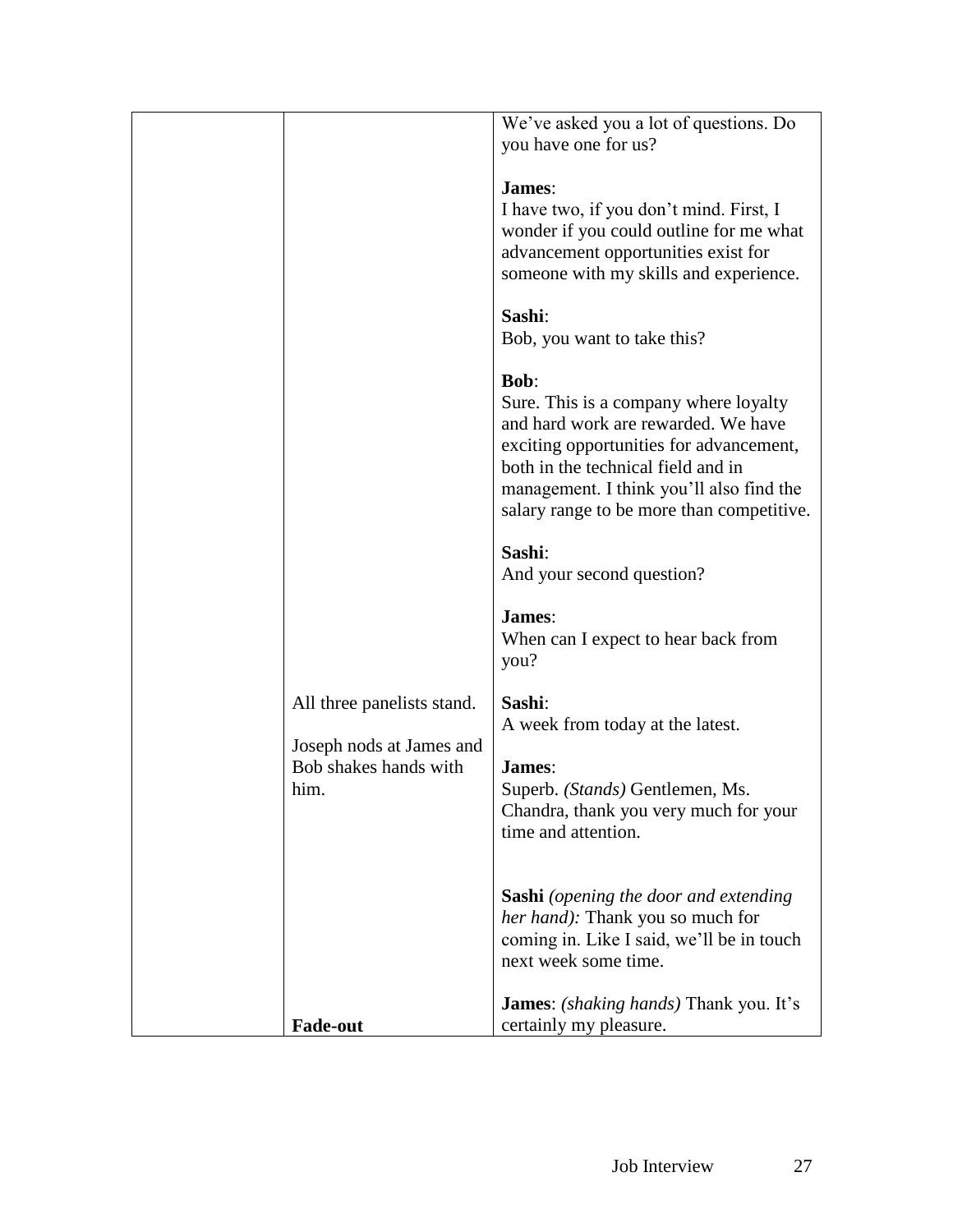| <b>Follow-up 3:</b>      | Title up:                |                                         |
|--------------------------|--------------------------|-----------------------------------------|
| Scene 6:                 | How did it go?           | James:                                  |
| <b>Outside Interview</b> |                          | Hello love.                             |
| Room -                   |                          |                                         |
| James Brooke on          |                          | Yes, all in all, I think it went rather |
| his cell phone to        |                          | splendidly. You might want to take out  |
| his spouse               |                          | that bottle of Dom Perignon we've been  |
|                          | Title up:                | saving                                  |
|                          | How do you think         |                                         |
|                          | <b>James Brooke did?</b> |                                         |
|                          |                          |                                         |
|                          | <b>Fade-out</b>          |                                         |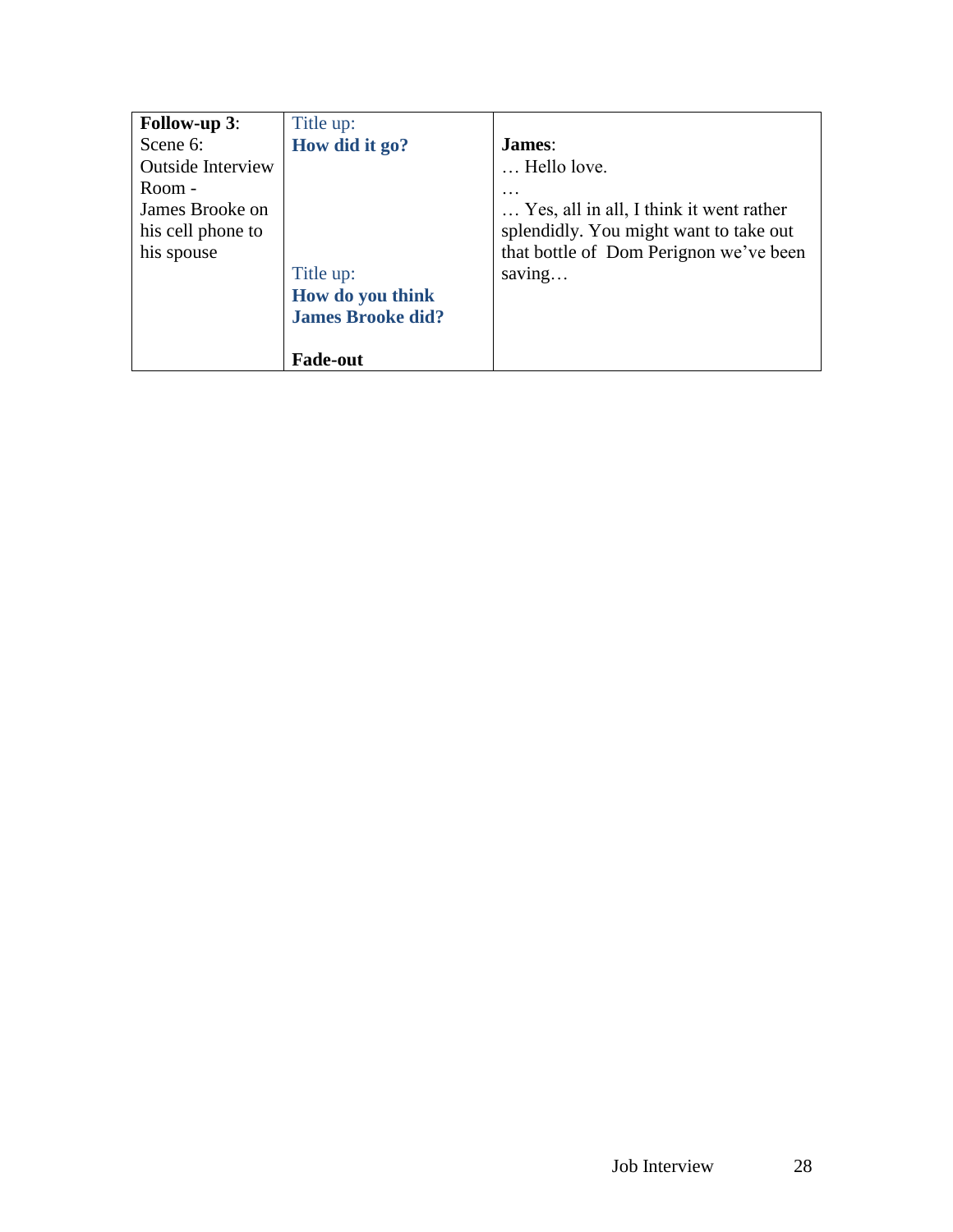| <b>Interview</b>  | Title up:                                                      |                                                                                                                                |
|-------------------|----------------------------------------------------------------|--------------------------------------------------------------------------------------------------------------------------------|
| <b>Scenario 4</b> | <b>Job Interview with</b>                                      |                                                                                                                                |
| Scene 7:          | <b>Louise Michaud</b>                                          |                                                                                                                                |
| Interview Room -  | <b>2:00 PM</b>                                                 |                                                                                                                                |
| Panelists with    |                                                                |                                                                                                                                |
| Louise Michaud    | Joseph and Bob are                                             |                                                                                                                                |
|                   | seated, examining                                              |                                                                                                                                |
|                   | Louise's résumé.                                               |                                                                                                                                |
|                   | Sashi is pouring herself a<br>glass of water, which she        |                                                                                                                                |
|                   | sets down at her place.                                        | <b>Bob</b> (to himself):                                                                                                       |
|                   |                                                                | So, the last one                                                                                                               |
|                   | Knock on the door.                                             |                                                                                                                                |
|                   |                                                                | <b>Sashi</b> (opening the door and smiling):                                                                                   |
|                   |                                                                | Good afternoon, Louise. Come on in.                                                                                            |
|                   | Louise walks in. She has                                       |                                                                                                                                |
|                   | a pleasant expression on                                       | Louise:                                                                                                                        |
|                   | her face. She is neatly                                        | Hi, Sashi. Thanks for asking me back.                                                                                          |
|                   | and conservatively                                             |                                                                                                                                |
|                   | dressed.                                                       | Sashi:                                                                                                                         |
|                   |                                                                | Thank you for coming in.                                                                                                       |
|                   | Joseph and Bob stand.                                          |                                                                                                                                |
|                   | Louise waits to see<br>whether or not Bob<br>extends his hand. | <b>Sashi</b> (gesturing towards Bob):<br>Louise, I'd like you to meet Bob<br>Johnson, our manager of environmental<br>projects |
|                   |                                                                |                                                                                                                                |
|                   |                                                                | <b>Bob</b> (extending his hand):<br>Hello Louise, how are you?                                                                 |
|                   |                                                                |                                                                                                                                |
|                   |                                                                | Louise (firmly shaking Bob's hand):<br>Fine, thanks. Nice to meet you.                                                         |
|                   |                                                                | <b>Sashi</b> (gesturing towards Joseph):<br>And this is Joseph Cardinal, our<br>compliance manager                             |
|                   |                                                                | <b>Joseph</b> (smiling and gesturing):<br>Welcome – I have a cold, so excuse me<br>if I don't shake your hand.                 |
|                   |                                                                | <b>Louise</b> ( <i>smiling at Joseph</i> ):<br>It's that time of year, I guess. I've been<br>lucky so far.                     |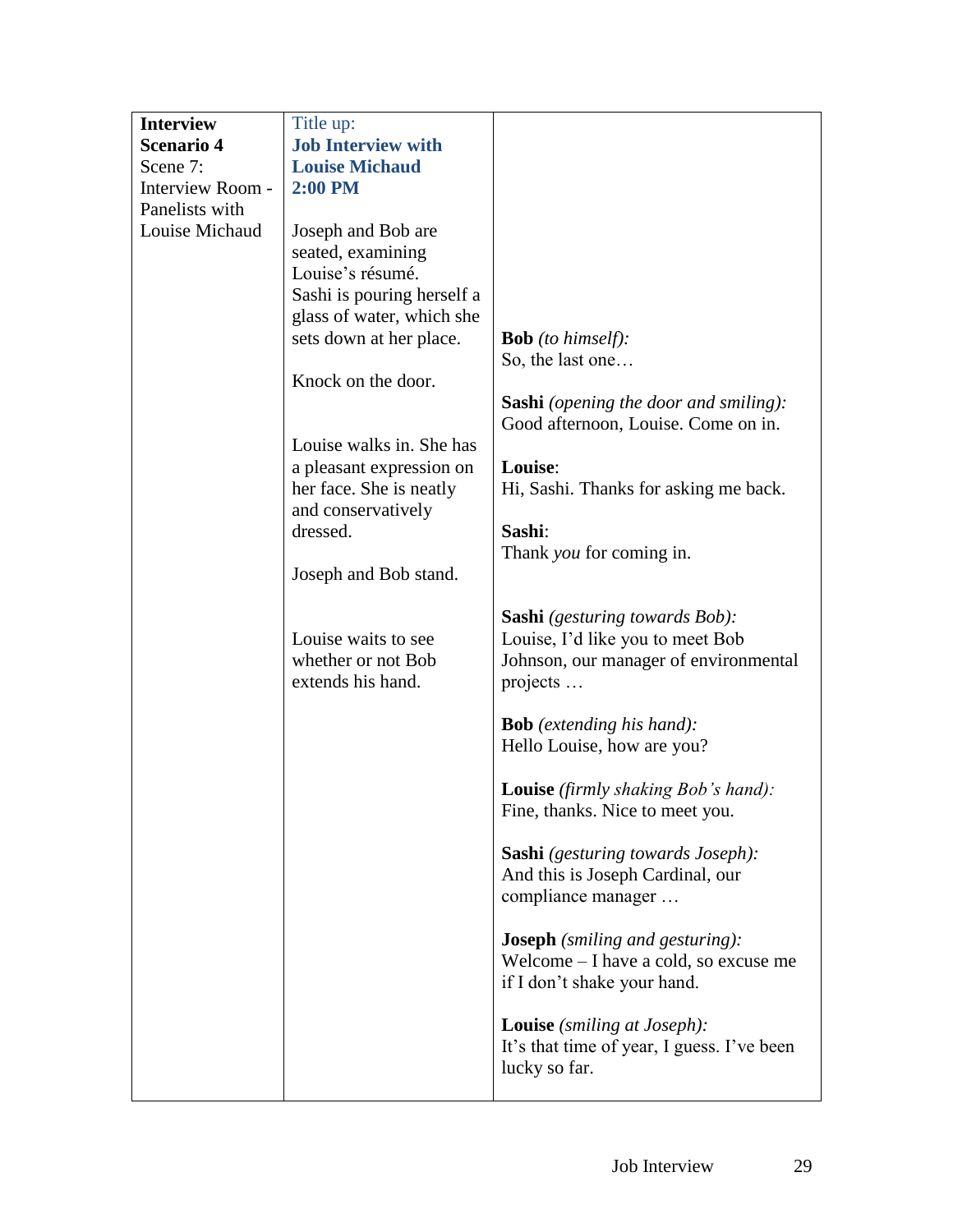| Bob and Joseph sit down.    | <b>Sashi</b> (putting her hands on the back of |
|-----------------------------|------------------------------------------------|
|                             | the Candidate Chair):                          |
|                             | So Louise, please have a seat, make            |
|                             | yourself comfortable Can I get you             |
|                             | something to drink? We have coffee, tea,       |
|                             | and water                                      |
|                             |                                                |
|                             |                                                |
|                             | <b>Louise</b> (sitting down):                  |
|                             | A glass of water would be great, thanks.       |
|                             |                                                |
| Sashi gets Louise her       | Sashi:                                         |
| water and sits down.        | You've got it.                                 |
|                             |                                                |
|                             | Louise:                                        |
|                             | Thank you. ( <i>Takes a sip</i> ) I went for a |
| The panel and Louise        | short run this morning and should have         |
| talk comfortably here, at   | had more to drink.                             |
| unconscious ease. Louise    |                                                |
| looks equally at each       | Joseph:                                        |
|                             |                                                |
| person she responds to.     | So you're a runner are you?                    |
| Everyone is comfortable     |                                                |
| to take turns in this small | Louise:                                        |
| talk. Relationship is       | Nothing too serious $-4$ or 5 times a          |
| being formed through the    | week – and during the summer I like to         |
| commonality in the topic    | sign up for some of the local 10 ks.           |
| (fitness habits).           |                                                |
|                             | Joseph:                                        |
|                             | I was on the track team in high school         |
|                             | and university – middle distance runner.       |
|                             |                                                |
|                             | <b>Bob</b> (looking at Joseph):                |
|                             |                                                |
|                             | Something else I didn't know about you.        |
|                             | I'm impressed.                                 |
|                             |                                                |
|                             | Sashi:                                         |
|                             | I stick to $yoga - it's calling $              |
|                             |                                                |
| Bob wants to shift to the   | Louise:                                        |
| interview (time focused).   | Oh yeah, I've been meaning to add that         |
| His tone is light and       | in to my workout.                              |
| unstressed.                 |                                                |
|                             | <b>Bob:</b>                                    |
|                             | And on that note, why don't we work our        |
|                             |                                                |
|                             | way into the first question?                   |
|                             |                                                |
| Louise nods                 | Sashi:                                         |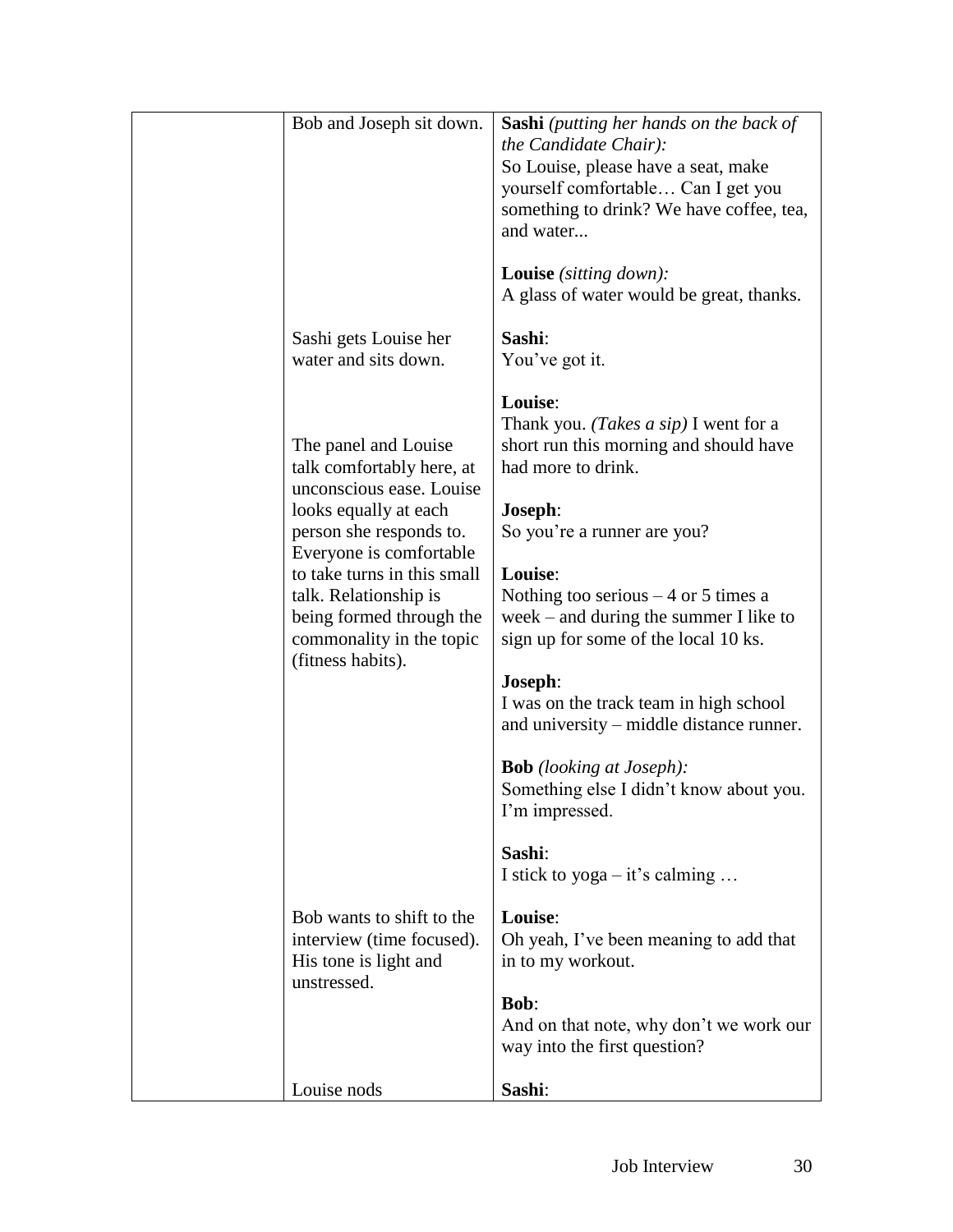| acknowledgement.          | Sure, good idea, Bob. Louise, we're         |
|---------------------------|---------------------------------------------|
|                           | going to ask you some questions, and        |
|                           | when we're finished you'll have an          |
|                           |                                             |
|                           | opportunity to ask your own.                |
|                           |                                             |
|                           |                                             |
|                           | Bob, why don't you start?                   |
|                           |                                             |
|                           | <b>Bob:</b>                                 |
|                           |                                             |
|                           | Okay, ready Louise?                         |
|                           |                                             |
|                           | Louise:                                     |
| Throughout the formal     | Absolutely.                                 |
| interview, Louise leans   |                                             |
|                           | <b>Bob:</b>                                 |
| attentively forward.      |                                             |
| When she answers the      | Good. Tell us now: what motivates you       |
| questions, she includes   | to work for our company?                    |
| all three panelists by    |                                             |
| maintaining brief and     | Louise:                                     |
| repeated eye contact.     | I believe, what you're doing here is solid, |
|                           |                                             |
|                           | really impressive. Especially the work on   |
| Throughout, Joseph        | removing liabilities and environmental      |
| observes and checks off   | risk reduction – you're really considering  |
| his boxes. Occasionally   | all the options. It's truly exciting and    |
| he wipes his nose.        | forward looking. I'd like to contribute     |
|                           | from my background in water resources       |
|                           |                                             |
| Sashi makes notes and     | management                                  |
| does a lot of head        |                                             |
| nodding.                  |                                             |
|                           | <b>Bob:</b>                                 |
|                           | And what interests you in this position as  |
|                           | a Senior Project Team Leader in our         |
|                           | Environmental Services? How does it         |
|                           |                                             |
|                           | align with your career goals?               |
|                           |                                             |
|                           | Louise:                                     |
|                           | I've been building leadership skills in     |
|                           | every job I've had since graduating from    |
|                           | university, but I feel now is the time to   |
|                           |                                             |
|                           | focus on using these skills towards more    |
|                           | long-term goals. I think I've learned how   |
|                           | to build confidence in a team, how to       |
|                           | lead them to consensus. I'm especially      |
|                           | good at managing long-term goals - you      |
|                           | know, setting expectations, achieving       |
| Joseph and Bob nod in     |                                             |
| response – they like what | results. And I'm really attracted to the    |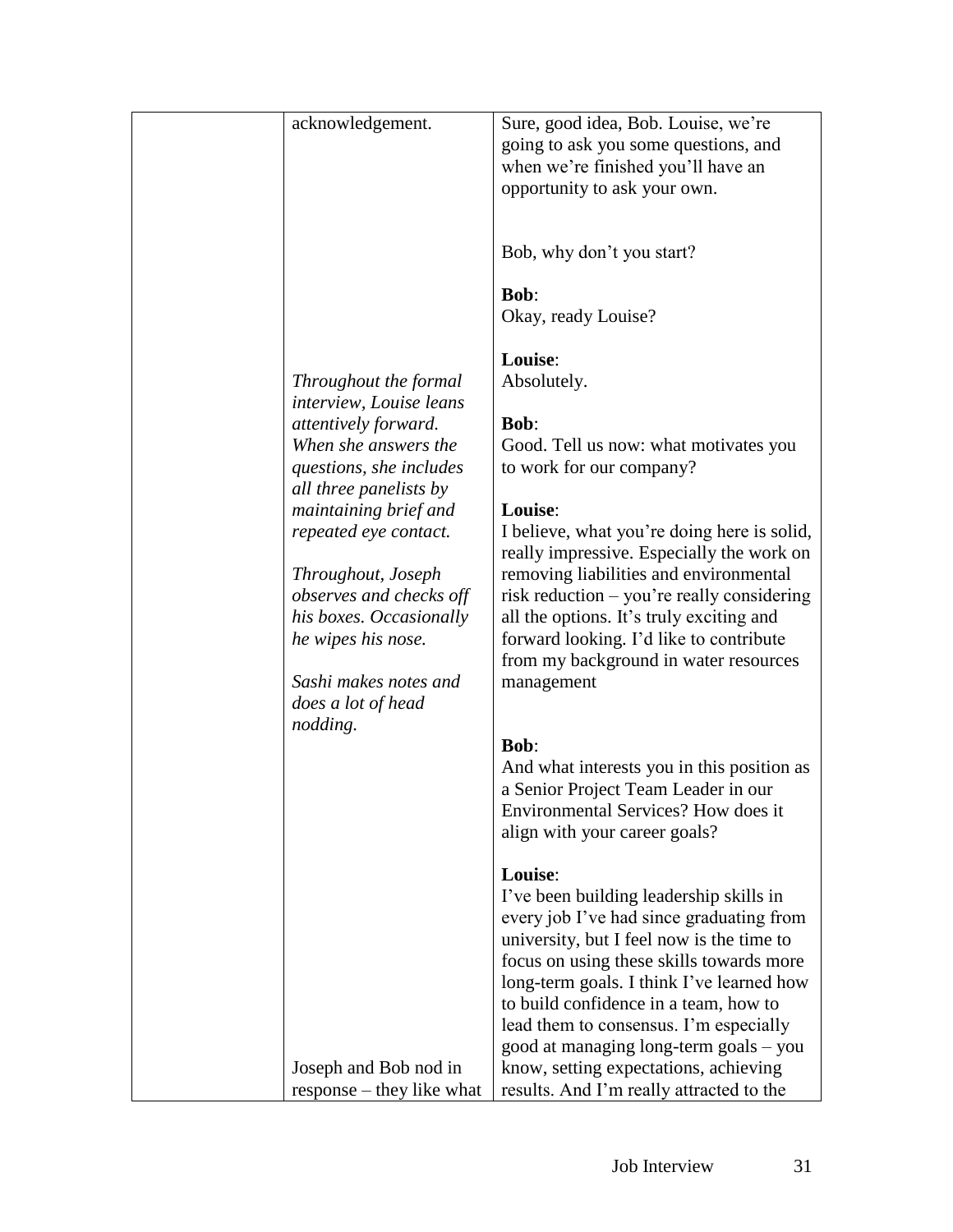| they hear. | prospect of working on multiple projects.<br>From what I know of your company,<br>you're involved in lots of interesting and<br>challenging ones, and you're on the<br>leading edge of balancing development<br>with environmental concerns.                                                                                                                                                                                                                                                                                                                                                                                                                                                                                                                       |
|------------|--------------------------------------------------------------------------------------------------------------------------------------------------------------------------------------------------------------------------------------------------------------------------------------------------------------------------------------------------------------------------------------------------------------------------------------------------------------------------------------------------------------------------------------------------------------------------------------------------------------------------------------------------------------------------------------------------------------------------------------------------------------------|
|            | Joseph:<br>Describe a time recently where you<br>motivated your team members to<br>complete a project on time and on<br>budget? What approach did you use?                                                                                                                                                                                                                                                                                                                                                                                                                                                                                                                                                                                                         |
|            | Louise:<br>Interesting you should ask that. Due to<br>the early freeze-up this year, we had to<br>shift gears in the middle of our project.<br>Losing time meant losing money, and as<br>it was, we were already on a tight<br>schedule. So I decided it was time to be<br>proactive. I called the team together,<br>reviewed the data with them, and in a<br>very short time we managed to reshape<br>our priorities and reallocate our<br>resources. With hard work, counting on<br>everyone on the team, the project was<br>back on track within five weeks. We<br>completed it just last month – bang-on<br>budget and only six days past the initial<br>time estimate $-$ all to the client's<br>satisfaction. I was very proud of our<br>team's achievement. |
|            | <b>Bob:</b><br>Good. Now will you give us an example<br>of a recent time when you managed a<br>conflict between team members? What<br>did you do? What was the outcome?<br>Would you do anything differently next<br>time?                                                                                                                                                                                                                                                                                                                                                                                                                                                                                                                                         |
|            | Louise:<br>This was with the same team. I'm sure I<br>can outline the general picture without<br>betraying confidentiality. Anyway, two<br>members of the team couldn't seem to                                                                                                                                                                                                                                                                                                                                                                                                                                                                                                                                                                                    |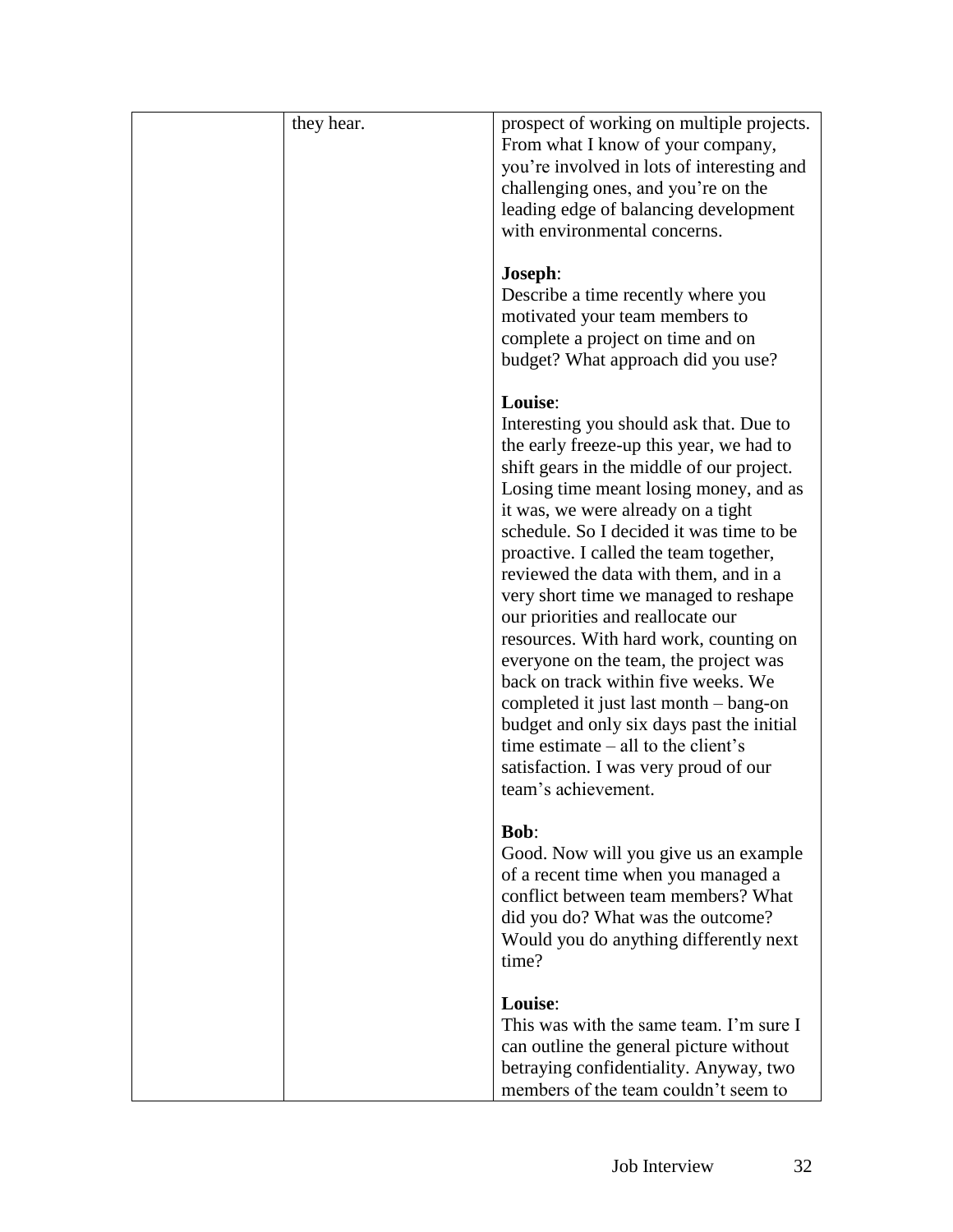| Joseph nods in approval. | see eye to eye on anything. They were in<br>the habit of approaching me individually<br>with any suggestions or concerns.<br>Eventually I realized that this behavior<br>was disruptive to the team, so I told both<br>of them that I appreciated their input, but<br>that in future anything they had to say<br>would be best shared at our team<br>meetings. I recognized that it was<br>important for everything to be in the<br>open, and for each team member to feel<br>their input was valued. It took a little<br>longer that way, but in the end, I think<br>the exercise was good for team morale.<br>What would I have done differently? I<br>learned about the importance of setting<br>team guidelines and ensuring everyone<br>follows the rules and how important it<br>is to act decisively and proactively, to<br>avoid conflict in the first place. |
|--------------------------|-----------------------------------------------------------------------------------------------------------------------------------------------------------------------------------------------------------------------------------------------------------------------------------------------------------------------------------------------------------------------------------------------------------------------------------------------------------------------------------------------------------------------------------------------------------------------------------------------------------------------------------------------------------------------------------------------------------------------------------------------------------------------------------------------------------------------------------------------------------------------|
|                          | <b>Bob:</b><br>Right. That's it for me. Sashi, do you<br>have any questions?                                                                                                                                                                                                                                                                                                                                                                                                                                                                                                                                                                                                                                                                                                                                                                                          |
|                          | Sashi:<br>Yes Could you tell us what makes you<br>a good candidate for this position?                                                                                                                                                                                                                                                                                                                                                                                                                                                                                                                                                                                                                                                                                                                                                                                 |
|                          | Louise:<br>Yes, I have excellent written and verbal<br>communication skills - which I'm<br>constantly improving on. I'm good at<br>leading a team to first consider all the<br>factors involved, and then moving<br>quickly to get things done. To this end,<br>I'm ready to take on additional<br>responsibilities – to challenge myself –<br>and to contribute as much of value as I<br>can. I think I'd be a good mentor for the<br>team and a really good fit for your<br>company.                                                                                                                                                                                                                                                                                                                                                                                |
|                          | Sashi:<br>We've asked you a lot of questions.<br>What question do you have for us?                                                                                                                                                                                                                                                                                                                                                                                                                                                                                                                                                                                                                                                                                                                                                                                    |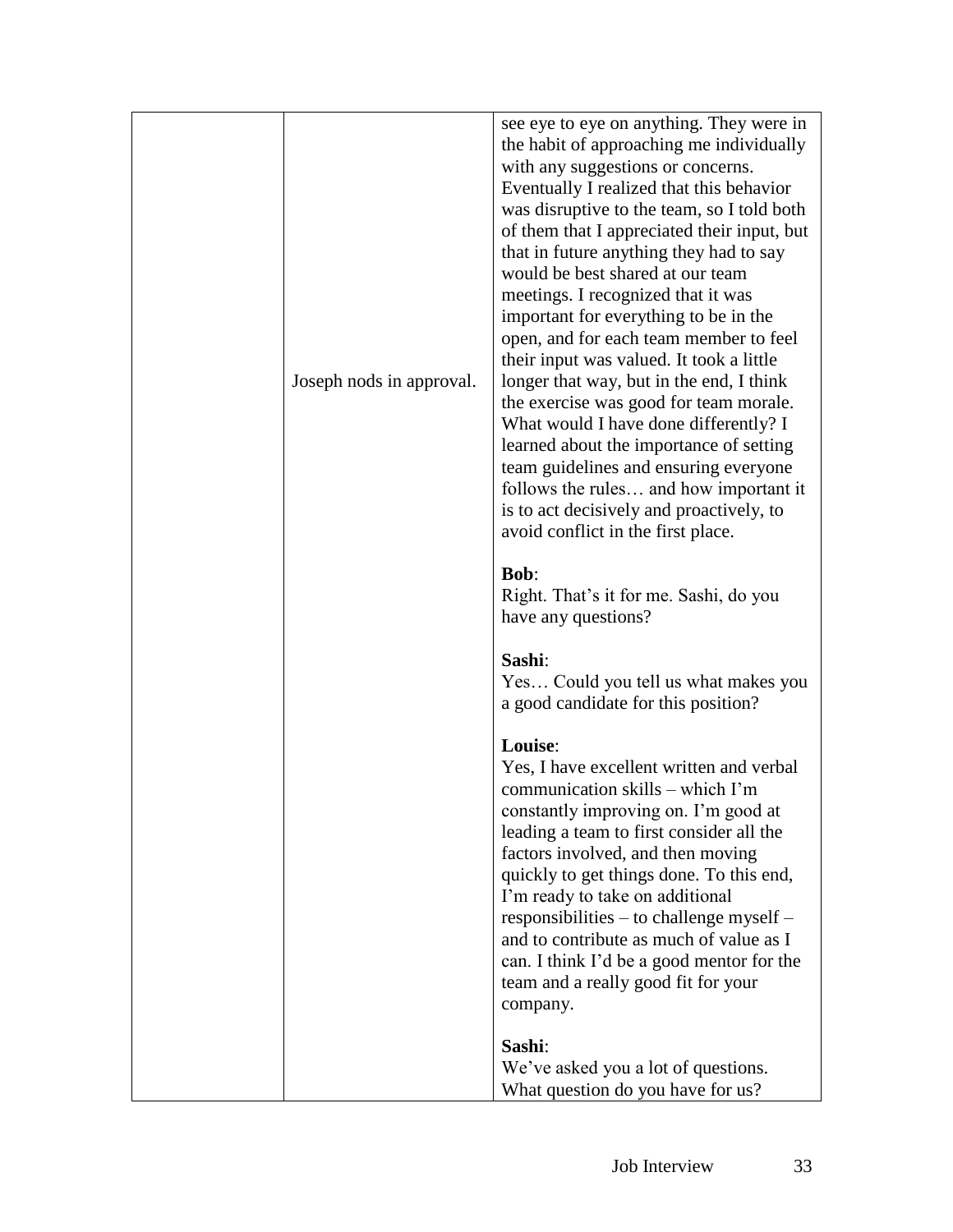|                                                                                                              | Louise:<br>I'd be interested to know what you like<br>about coming into work every day.<br>Sashi:<br>Wow. <i>(Pauses)</i> Well, I guess for me it's<br>the people. We have a great group of<br>people who work here. It feels like<br>family. ( <i>Looks across at Joseph</i> ) What<br>about you, Joseph? |
|--------------------------------------------------------------------------------------------------------------|------------------------------------------------------------------------------------------------------------------------------------------------------------------------------------------------------------------------------------------------------------------------------------------------------------|
| Louise, Joseph and Sashi<br>look at Bob.                                                                     | Joseph:<br>Yeah, definitely the people. Such a<br>diverse, fantastic group of co-workers. I<br>learn something new every day.                                                                                                                                                                              |
|                                                                                                              | <b>Bob:</b><br>Right. For me I'd have to say it's a<br>$combination - my$ colleagues, for sure,<br>and the job itself. There's so much going<br>on that's interesting.                                                                                                                                     |
| Sashi stands first and<br>moves towards the door.<br>Bob, Joseph and Louise                                  | Louise:<br>Thank you, that's great to hear. When<br>will you be able to let me know your<br>decision?<br>Sashi:                                                                                                                                                                                            |
| stand. Louise reaches<br>across the table. She and<br>Bob shake hands. Joseph<br>nods in<br>acknowledgement. | We'll be in touch next week for sure.<br><b>Louise</b> (looks at Bob and Joseph in<br>$turn)$ :<br>Thank you both so much.                                                                                                                                                                                 |
| Sashi opens the door. She<br>and Louise shake hands.                                                         | Sashi:<br>Thanks again for coming in.                                                                                                                                                                                                                                                                      |
|                                                                                                              | Louise:<br>Thank you.                                                                                                                                                                                                                                                                                      |
|                                                                                                              | Sashi:<br>Good bye, and take care now.                                                                                                                                                                                                                                                                     |
| <b>Fade-out</b>                                                                                              | Louise:<br>Bye                                                                                                                                                                                                                                                                                             |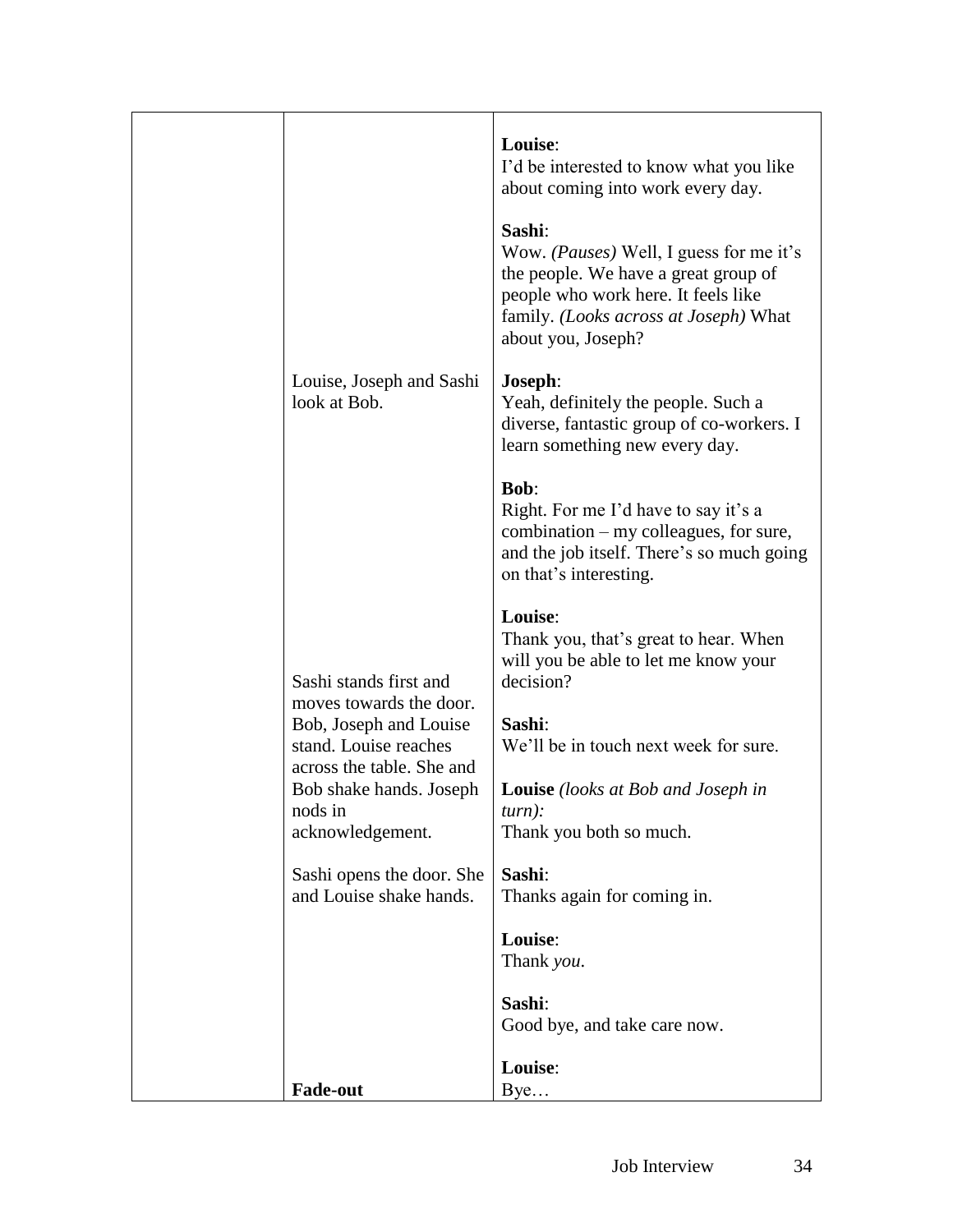| <b>Follow-up 4</b>       | Title up:                  | Louise:                                                                  |
|--------------------------|----------------------------|--------------------------------------------------------------------------|
| Scene 8:                 | How did it go?             | $\ldots$ Hi, how's it going?                                             |
| <b>Outside Interview</b> |                            |                                                                          |
| $Room -$                 |                            | Yes, I just finished. I think it went                                    |
| Louise Michaud           |                            | okay, but you know how it is.                                            |
| on her cell phone.       |                            |                                                                          |
|                          |                            | Yeah, they said they'd let me know<br>next week.                         |
|                          |                            | Yeah, I'll just have to keep my fingers<br>crossed and hope for the best |
|                          | Title up:                  |                                                                          |
|                          | How do you think           |                                                                          |
|                          | <b>Louise Michaud did?</b> |                                                                          |
|                          |                            |                                                                          |
|                          | <b>Fade--out</b>           |                                                                          |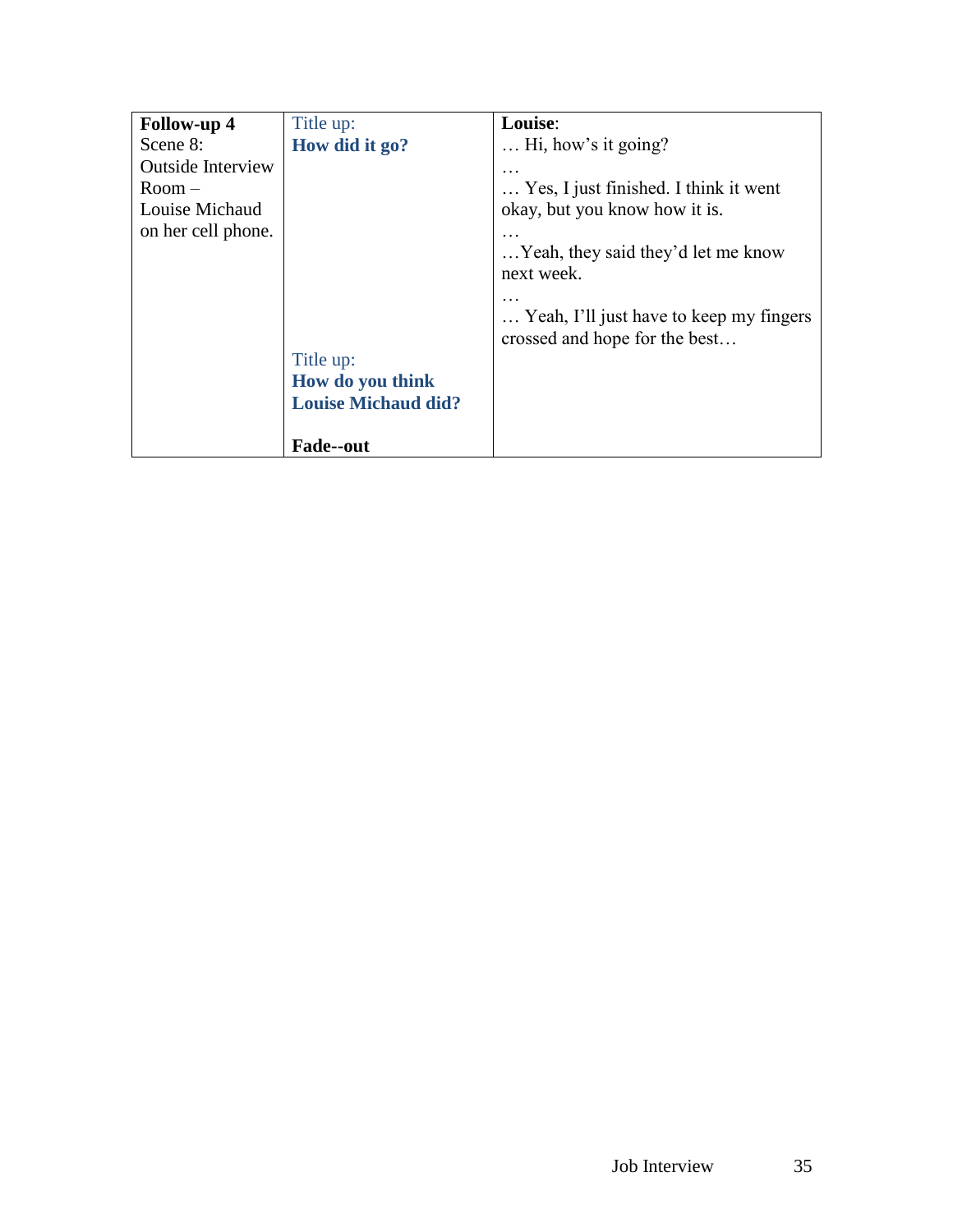| Follow-up 5:     | Bob, Joseph and Sashi  | <b>Bob:</b>                                                                                                                                                                                                                                                            |
|------------------|------------------------|------------------------------------------------------------------------------------------------------------------------------------------------------------------------------------------------------------------------------------------------------------------------|
| Scene 9:         | are sitting around the | Louise Michaud – the least                                                                                                                                                                                                                                             |
| Inside Interview | interview table.       | experienced of the four, but very                                                                                                                                                                                                                                      |
| $Room -$         |                        | impressive                                                                                                                                                                                                                                                             |
| 3 panelists      | Title up:              |                                                                                                                                                                                                                                                                        |
|                  | <b>The Debriefing</b>  | Joseph:                                                                                                                                                                                                                                                                |
|                  |                        | Runs four or five times a week                                                                                                                                                                                                                                         |
|                  |                        | Shows great self-motivation                                                                                                                                                                                                                                            |
|                  |                        | Sashi:<br>Yes <i>(looking at résumés)</i> , she has the<br>least actual leadership experience<br>though What did you think of Mei Li?                                                                                                                                  |
|                  |                        | <b>Bob:</b><br>She didn't seem to have much to say for<br>herself.                                                                                                                                                                                                     |
|                  |                        | Joseph:<br>I know what you mean, but I think<br>maybe I understand her a little bit.<br>Maybe she didn't want to appear too<br>boastful. She clearly has a good amount<br>of experience, and she'd probably make<br>a really good team member                          |
|                  |                        | <b>Bob:</b><br>I agree, but it's a team <i>leader</i> we need.                                                                                                                                                                                                         |
|                  |                        | Sashi:<br>I think I know where you're coming<br>from, Joseph. We didn't get it in the<br>interview, but according to her résumé,<br>she was a very high-level manager in<br>Hubei. I suspect she's much more<br>competent than she appeared to be in the<br>interview. |
|                  |                        | <b>Bob:</b><br>Yeah, but I'm not sure how she'd<br>manage a team here, though.                                                                                                                                                                                         |
|                  |                        | Sashi:<br>On the other hand, she would satisfy the<br>diversity criteria that we're trying to<br>$maintain - on two counts.$                                                                                                                                           |